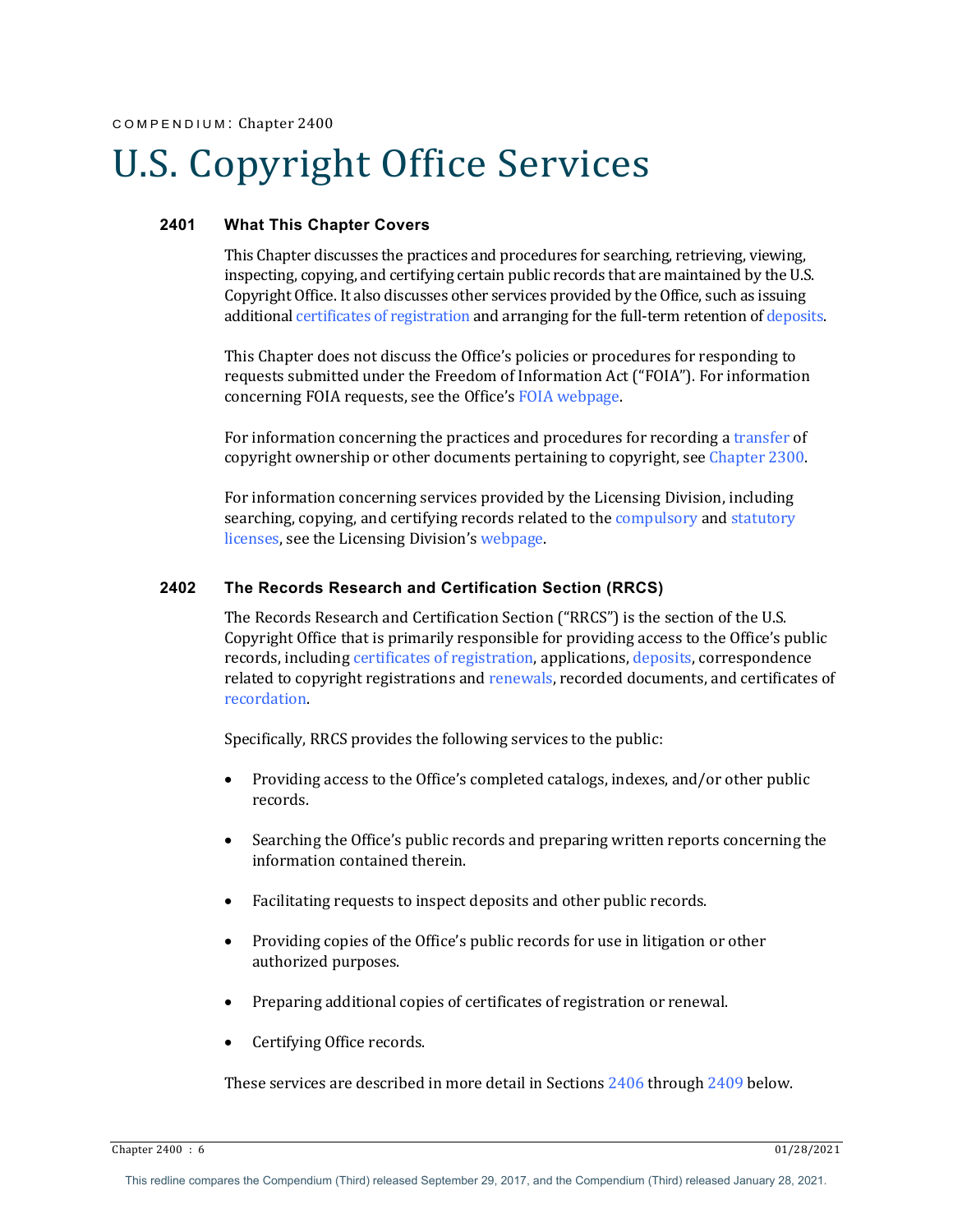RRCS is part of the U.S. Copyright Office's Office of Public Records and Repositories. Among other responsibilities, this Office processes requests for full-term retention of deposits. This service is discussed in Section 2410 below.

#### **2403 Contact Information for RRCS**

RRCS is located in Room LM-453 of the James Madison Memorial Building, 101 Independence Avenue SE, Washington, DC 20559. The section is open Monday through Friday from 8:30 a.m. to 5:00 p.m. Eastern Time (except on legal holidays).

To request a search of the Office's public records or to request a cost estimate for a search, members of the public may contact RRCS using the following information:

Email: copysearch@loccopyright.gov Telephone: (202) 707-68506787 Facsimile: (202) 252-3485 

To request a cost estimate for a search, members of the public may contact RRCS by email or telephone or may submit an online request using the form posted on the Office's website.website.

For information concerning other services provided by RRCS, members of the public may contact RRCS staff using the following information:

Email: copycerts@loccopyright.gov Telephone: (202) 707-6787 Facsimile: (202) 252-3485

Search requests, requests for copies of public records, or requests for other services provided by RRCS may be submitted by mail by sending the request to the following address:

U.S. Copyright Office Records Research and Certification P.O. Box 70400 Washington D.C. 20559-0400

A request to expedite any of the services provided by RRCS may be submitted by email, by facsimile, or by mail using the contact information listed above.

**NOTE:** Members of the public who request services from the U.S. Copyright Office via U.S. mail should be aware that mail deliveries may be delayed for the reasons discussed in Section 2405.4.

# **2404 The Public Records Reading Room**

The public may access many of the public records maintained by the U.S. Copyright Office in person in the Office's Public Records Reading Room, which is located in Room LM-404 of the James Madison Memorial Building, 101 Independence Avenue SE,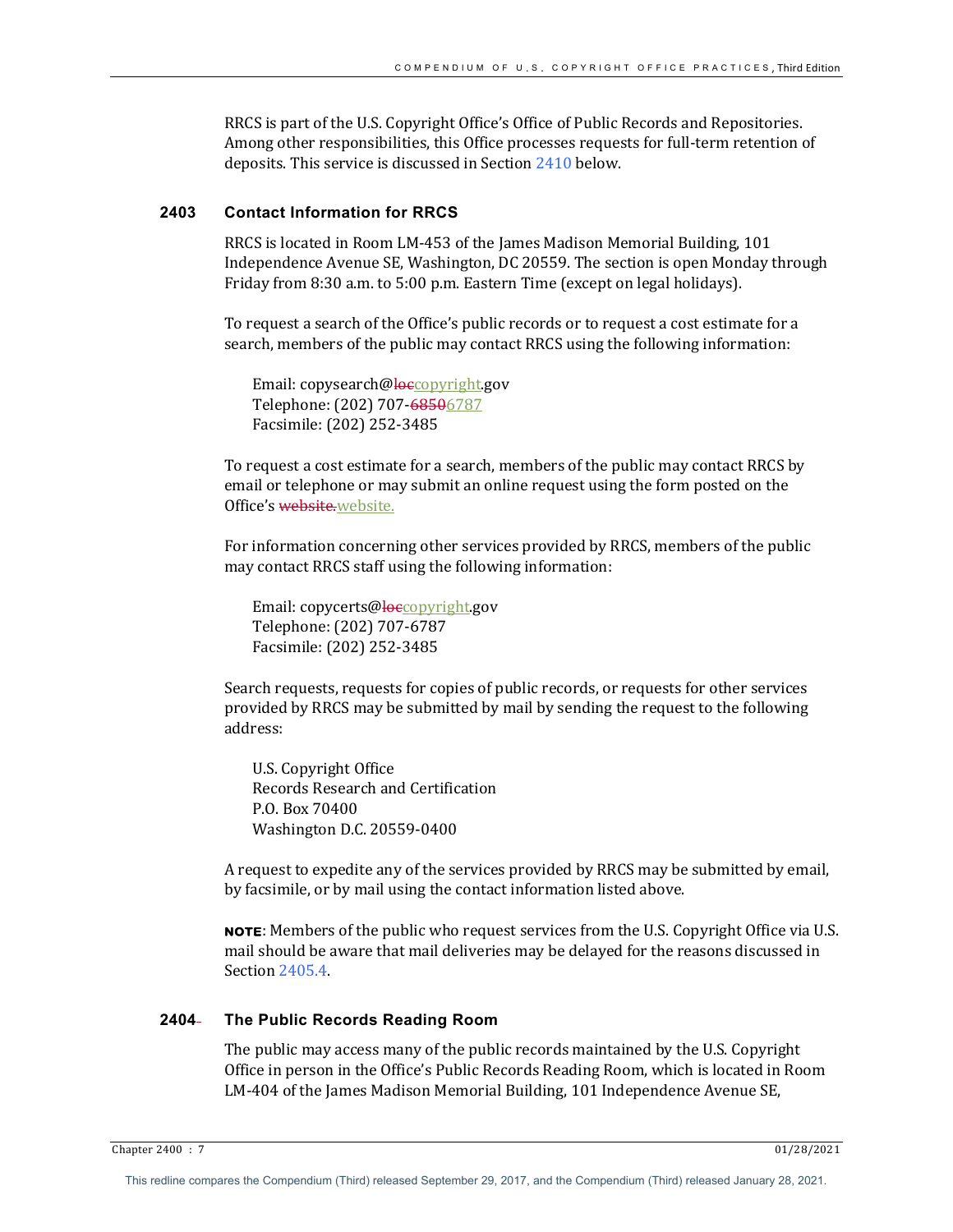Washington, DC 20559. The Public Records Reading Room is open Monday through Friday from 8:30 a.m. to 5:00 p.m. Eastern Time (except on legal holidays).

## **2405 Limitations on U.S. Copyright Office Services and Information**

#### **2405.1 Reader Registration Cards**

Members of the public must obtain a reader registration card from the Library of Congress in order to search for, view, or inspect certain records that are maintained by the U.S. Copyright Office. Reader registration cards are not required to access records that are made available through the Office's website.

Reader registration cards may be obtained by completing an application and presenting a valid driver's license, passport, or other photo identification at one of the following reader registration stations:

- Room LM-140 of the James Madison Memorial Building, 101 Independence Avenue SE, Washington, DC 20559. This station is open Monday through Friday from 8:30 a.m. to 4:30 p.m. Eastern Time (except on legal holidays) and on Saturdays from 8:30 a.m. to 5:00 p.m. Eastern Time.
- Room LJ-100 of the Thomas Jefferson Building, 10 First Street SE, Washington, DC 20540. This station is open Monday, Wednesday, and Thursday from 4:30 p.m. to 9:00 p.m. Eastern Time (except on legal holidays).

# **2405.2 Restricted Records**

The following records will not be made available to the public, except to the extent that they are available under the Freedom of Information Act ("FOIA"):

- Correspondence, memoranda, reports, opinions, and similar material relating to internal matters of personnel and procedures, office administration, or security matters.
- Correspondence, memoranda, reports, opinions, and similar material relating to internal consideration of policy and decisional matters, including the work product of any attorney.

Records relating to pending applications or pending documents will not be made available to the general public, although specific persons may be permitted to access these records provided that they meet the requirements set forth in the Office's regulations. For information concerning these requirements, see Sections  $2407.1(B)(3)$ ,  $2407.1(B)(4)$ , and  $2407.2(B)(2)$  below.

Direct public access will not be permitted to any financial or accounting records, including those related to deposit accounts.

For additional information concerning restricted records, see *Limitations on the Information* Furnishedand Service Provided by the Copyright Office (Circular 4B17).

Chapter 2400 : 8 01/28/2021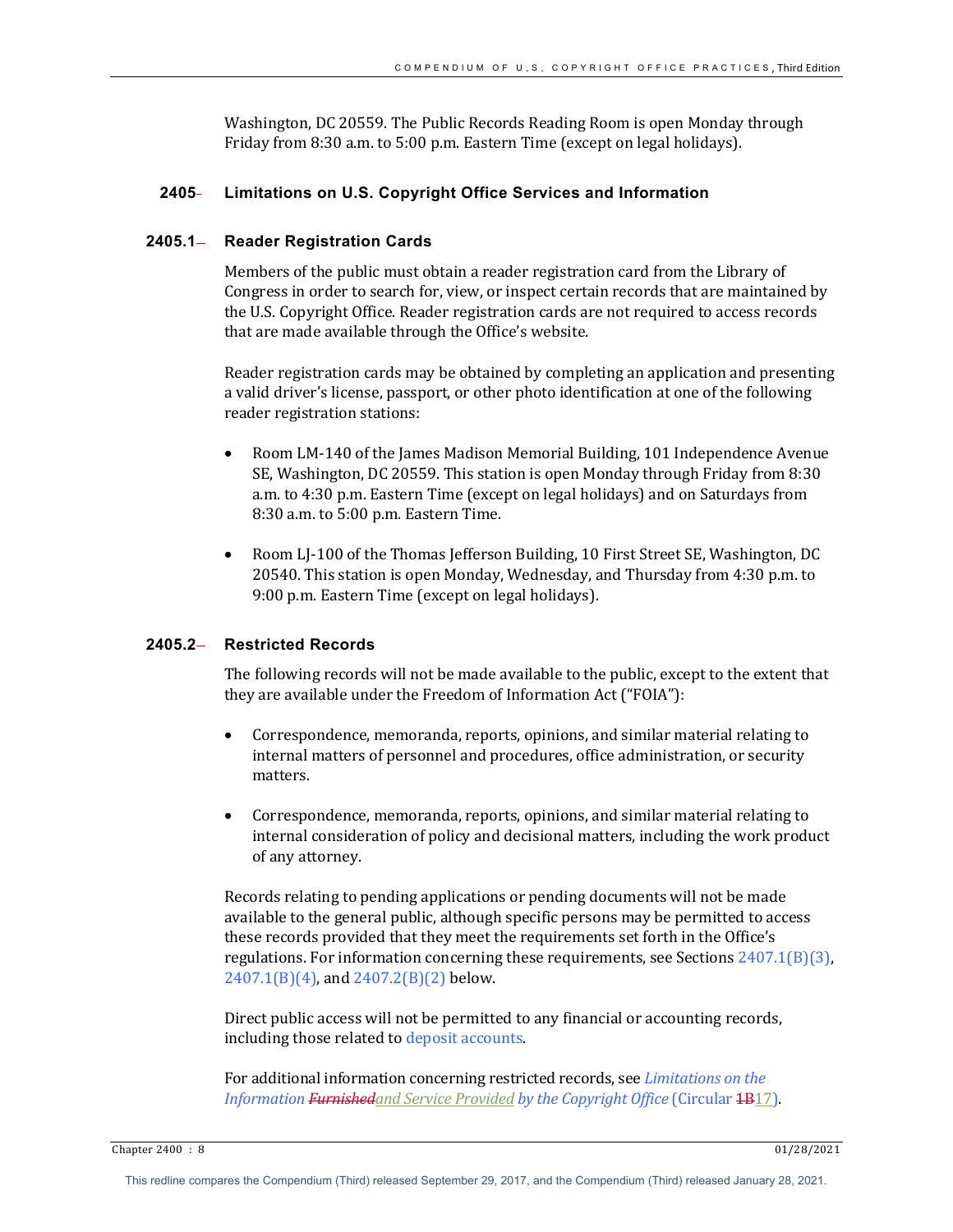# 37 C.F.R.  $\S$  201.2(b)(6), (c)(3).

# **2405.3 Limitations on Services**

The U.S. Copyright Office generally does not provide the following services:

- Certifying records maintained by any person or organization other than the U.S. Copyright Office (including works held in the collections of the Library of Congress).
- Providing legal advice.
- Furnishing the names of copyright attorneys, publishers, agents, or other similar information.
- Assisting with the *publication*, performance, or production of a work.
- Comparing deposits submitted for registration to determine whether a work contains infringing material or is substantially similar to another work.
- Granting permission to use a copyrighted work.
- Conducting copyright enforcement.
- Issuing *ISBN*, *ISSN*, or *<del>ISRC</del>ISRC* numbers.

*See* 37 C.F.R. § 201.2(a). 

# **2405.4 Delays for Requests Submitted by Mail**

Members of the public who request services from RRCS via U.S. mail should be aware that all mail sent to the U.S. Copyright Office will be screened offsite before it is delivered. This will delay the delivery of any communication sent to the Office by U.S. mail. 

# **2406 Searches of U.S. Copyright Office Records**

# **2406.1 Searches Conducted by Members of the Public**

Any member of the public may search the U.S. Copyright Office's public records using the Copyright Office's Public Catalog. This database is available through the Office's website. It contains records concerning registrations issued by the Office and documents recorded with the Office since January 1, 1978. It also contains records concerning preregistrations issued since November 15, 2005, registrations for vessel designs issued by the Office since July 29, 1999, and registrations for mask works issued since January 7, 1985.

Records relating to works registered before January 1, 1978, may be searched using the Office's card catalog, the *Catalog of Copyright Entries*, or other physical records maintained by the Office. Many of these records are stored in the Public Records

Chapter 2400 : 9 01/28/2021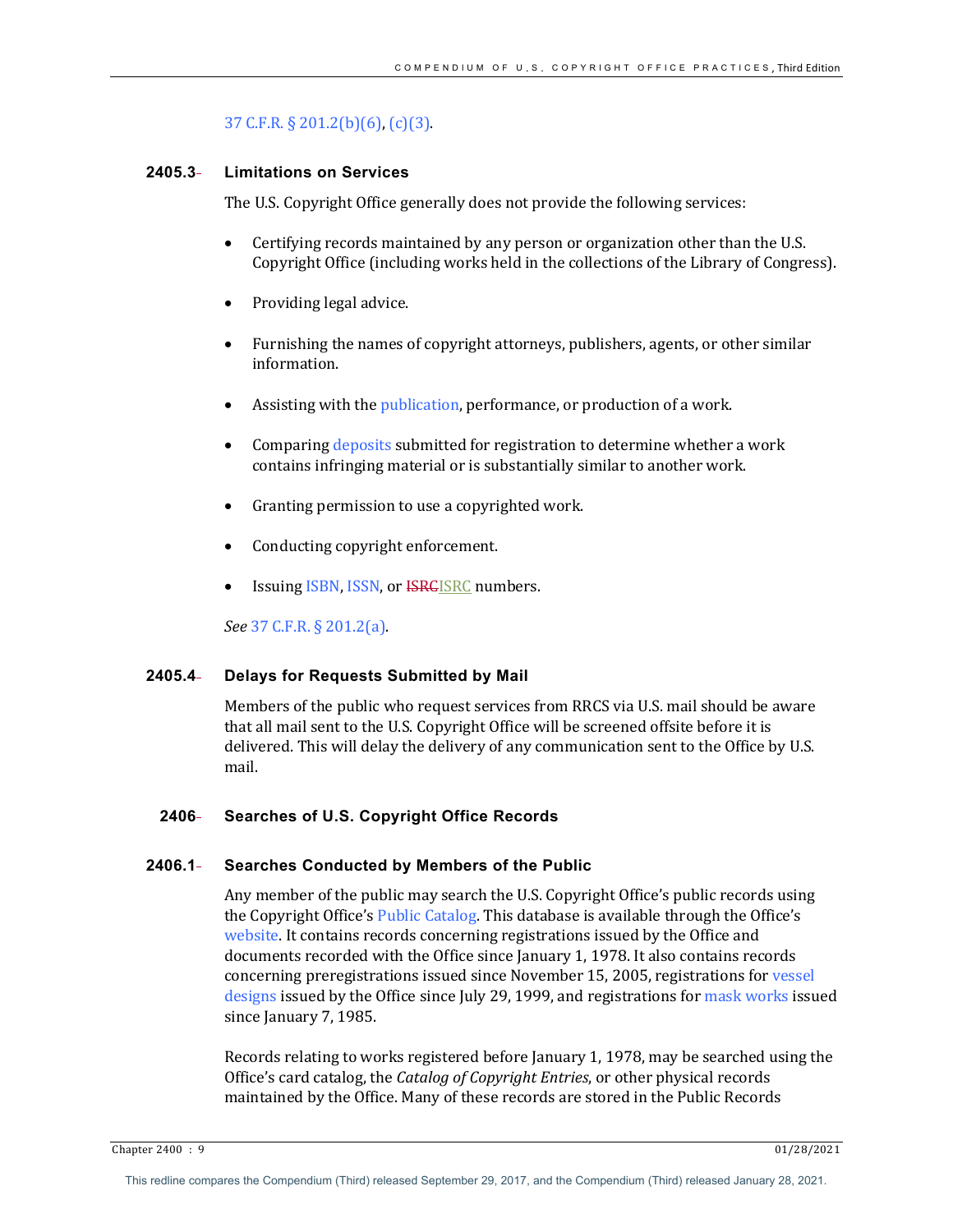Reading Room and may be accessed by any member of the public who presents a reader registration card.

For additional information on conducting self-searches, see *How to Investigate the Copyright Status of a Work* (Circular 22); *The Copyright Card Catalog and the Online Files* of the Copyright Office (Circular 23); and *Obtaining Access to and Copies of Copyright Records and Deposits* (Circular 6).

# **2406.2 Searches Conducted by RRCS**

Upon request and for a fee, RRCS staff will conduct a search of the Office's public records and will prepare a written report concerning the information disclosed in any particular deposits, registrations, or recorded documents. As discussed in Section  $2409.2(A)$ , search reports prepared by the Office may be certified upon request. The Office's fees for these services are discussed in Sections  $2406.2(C)$  and  $2409.4$  below.

When conducting a search, RRCS staff may consult registrations, renewals, and recorded documents, pending applications and requests for recordation, or other pertinent records maintained by the Office.

The procedure for requesting a search of the Office's records is discussed in Section 2406.2(B) below.

#### **2406.2(A) Who May Request a Search?**

Any member of the public may ask RRCS staff to conduct a search of the U.S. Copyright Office's public records.

#### **2406.2(B) How to Request a Search**

To request a search of the Office's public records, members of the public should submit a written request to RRCS. Written requests may be submitted by email, facsimile, mail, or in person, and should be sent to the address specified in Section  $2403$ , together with the appropriate search fee. For information concerning the search fee, see Section 2406.2(C).

When requesting a search involving a work of authorship, members of the public should provide (i) the title of the work, (ii) the name(s) of the author(s), and (iii) the name(s) of the copyright claimant(s). The following information (if available) may also be useful:

- Variation(s) on the title of the work.
- Pseudonym(s) for the author of the work.
- The name(s) of the probable copyright owner(s).
- The approximate year when the work was created, published, published, and/or registered.

Chapter 2400 : 10 01/28/2021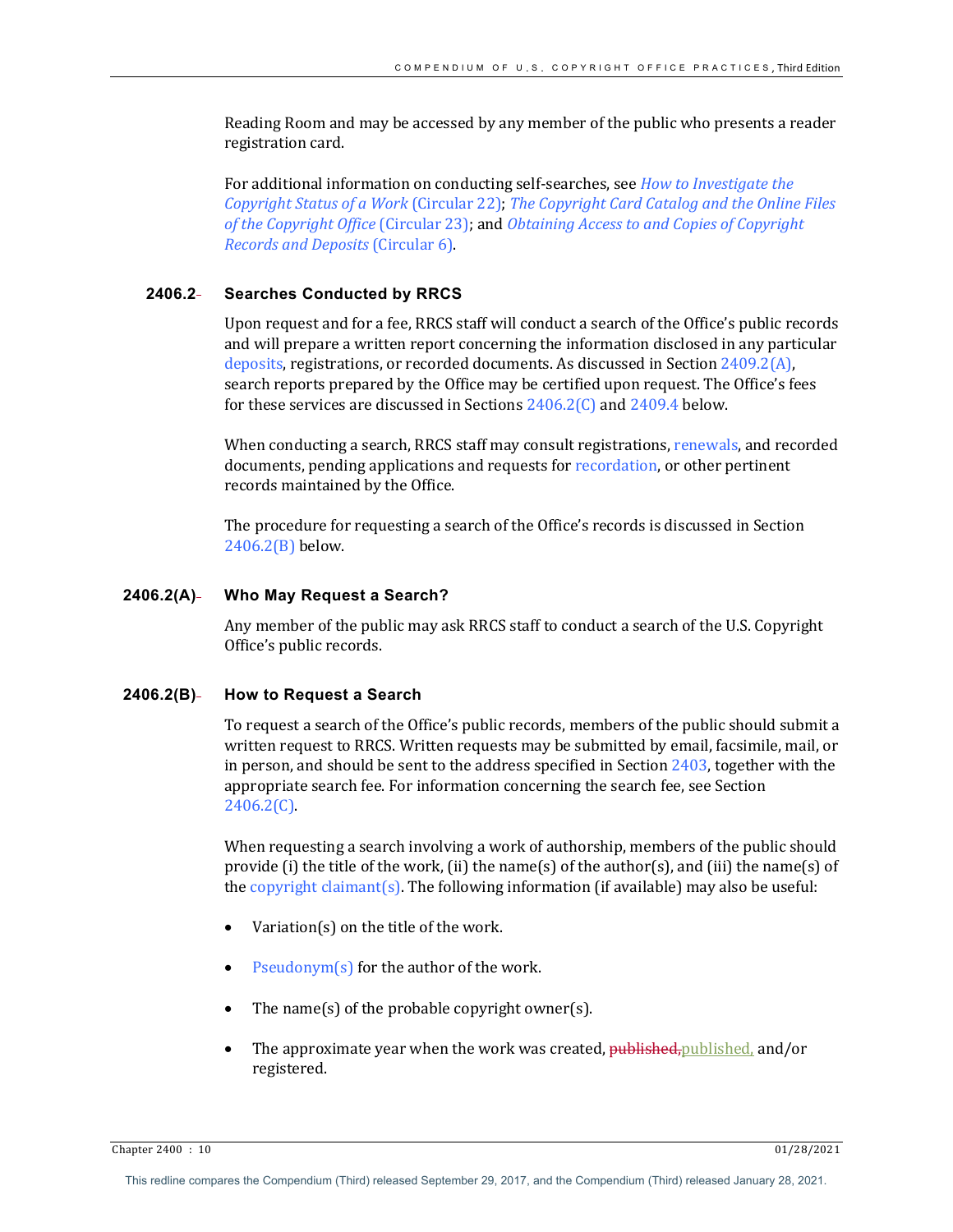- A short description of the type of work (*e.g.*, book, motion picture, stage play, screenplay, musical composition, sound recording, photograph, etc.).
- Copyright registration number(s) and the year of registration (if any).
- Any other data related to the registration.

When requesting a search involving a recorded document, members of the public should provide as much information about the document as possible. The following information (if known) may be helpful:

- The document recordation number(s).
- The title(s) of the work(s) and registration numbers listed in the document (if any).
- The name(s) of the party(ies) who executed the document(s).

# **2406.2(C) Search Fees**

The current fees for conducting a search of the Office's public records and for preparing a written report concerning the results of the search are set forth in the Office's fee schedule under the heading "Searches of Records Retrievals and Copies."

# **2406.3 Limitations on Information Available for Searches**

Searches conducted by RRCS are not necessarily conclusive, and members of the public should not assume that a work is protected by copyright or in the public domain based on the information or the lack of information in the Office's records. Information concerning a particular work may be incomplete or nonexistent for many reasons, including the following:

- The information provided in the search request may not be complete or specific enough to identify the work.
- The work may be registered under a different title or as a part of a larger work.
- A work may or may not be registered as of the date that the search is conducted, because registration is optional for works created or first published published on or after January 1, 1978, and registration for such works may be made at any time during the term of the copyright.
- An unpublished work created before January 1, 1978 may or may not be registered as of the date that the search is conducted, because unpublished works were protected under the common law without the need for registration prior to January 1, 1978.
- A registration for a pre-1978 work may or may not be renewed as of the date that the search is conducted. A work registered or first published with notice before January 1, 1964 had to be renewed with the U.S. Copyright Office to prevent the work from falling into the public domain. By contrast, this requirement does not apply to works registered or first published with notice between January 1, 1964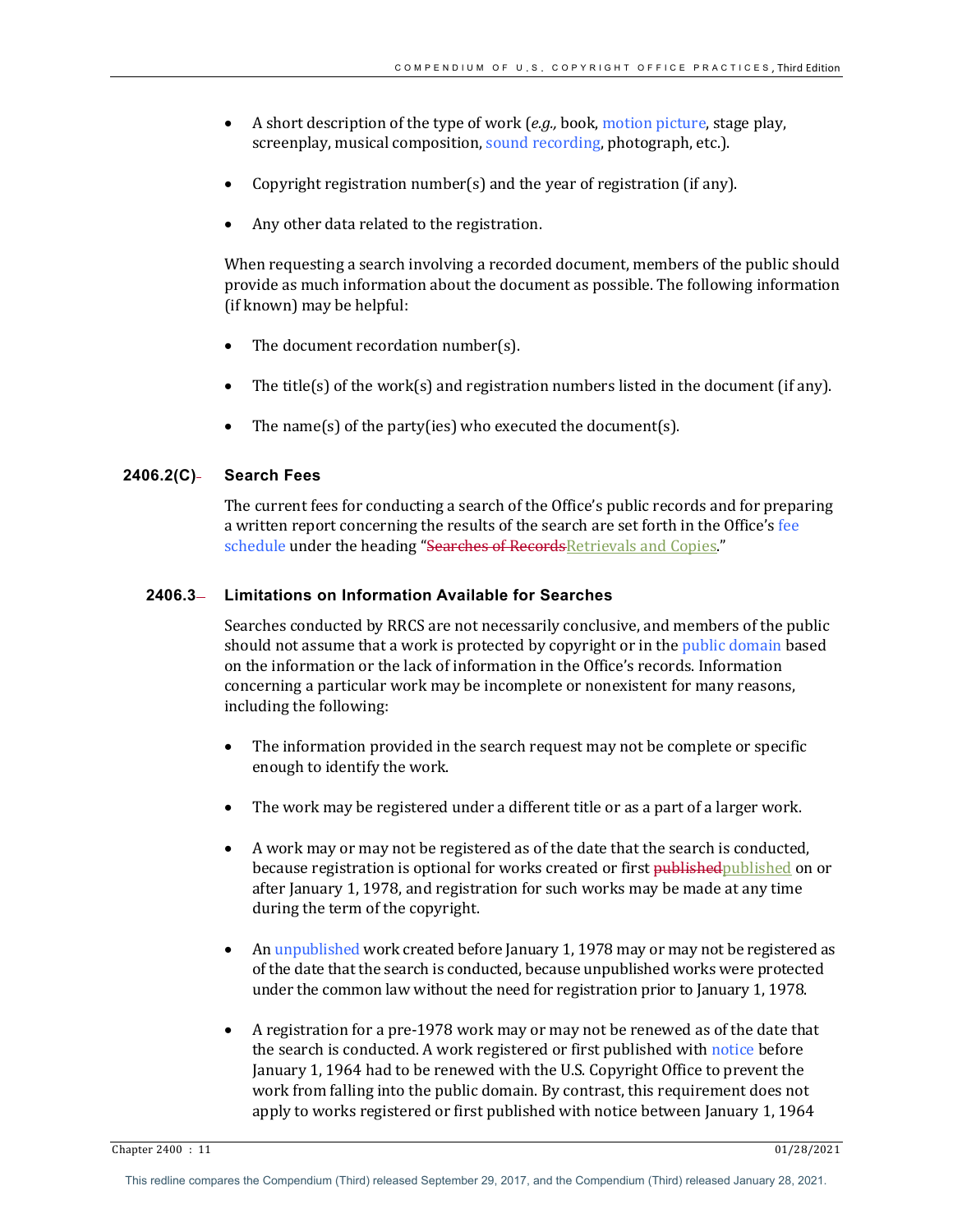and December 31, 1977. (Works created or first published on or after January 1, 1978, do not have renewal terms.)

- A search may be limited to the information that appears in the Copyright Office's Public Catalog. This database will not include recent registrations or recordations issued by the Office that have not been added to the database as of the date that the search is conducted. In some cases, members of the public may inspect or obtain copies of pending records or obtain limited information concerning such records, subject to the restrictions discussed in Sections  $2407.1(B)(3)$ ,  $2407.1(B)(4)$ ,  $2407.1(E)(1)$ ,  $2407.2(B)(2)$ , and  $2407.2(E)(1)$  below.
- Recording a transfer of copyright ownership or other document pertaining to copyright is optional. As a result, documents concerning the ownership of a particular work may or may not be recorded with the Office as of the date that the search is conducted, or the records may be outdated or incomplete.
- The Office does not maintain lists of works that are in the public domain.
- In most cases, the Office's records do not contain a separate title for a contribution to a collective work or a contribution to a database but only the title of the collective work or database as a whole.
- The Office does not maintain records related to trademarks and patents. For information concerning these types of records, visit the U.S. Patent and Trademark Office's website.

#### **2407 Viewing, Inspecting, and Copying U.S. Copyright Office Records**

The U.S. Copyright Office allows authorized parties to view, inspect, and obtain copies of the Office's public records, and it provides indexes to assist in locating and retrieving such records. Some records are available online or in the Public Records Reading Room, but not all. "Viewing" a public record may be accomplished by accessing the Office's website (www.copyright.gov) or by visiting the Office's Public Records Reading Room. "Inspecting" a public record may be accomplished only by submitting a written request to RRCS.

The specific parties who are authorized to view, inspect, and obtain copies of applications, deposits, and other registration records are discussed in Section  $2407.1(A)$ below. The procedures for requesting an inspection or obtaining copies of these records are discussed in Sections  $2407.1(C)$  and  $2407.1(D)$  below.

The specific parties who are authorized to view, inspect, and obtain copies of recorded documents and other recordation records are discussed in Section  $2407.2(A)$  below. The procedures for requesting an inspection or obtaining copies of these records are discussed in Sections  $2407.2(C)$  and  $2407.2(D)$  below.

For information concerning the procedures for inspecting or obtaining copies of the Office's administrative manuals, notices of intent to enforce restored copyrights, or

Chapter 2400 : 12 01/28/2021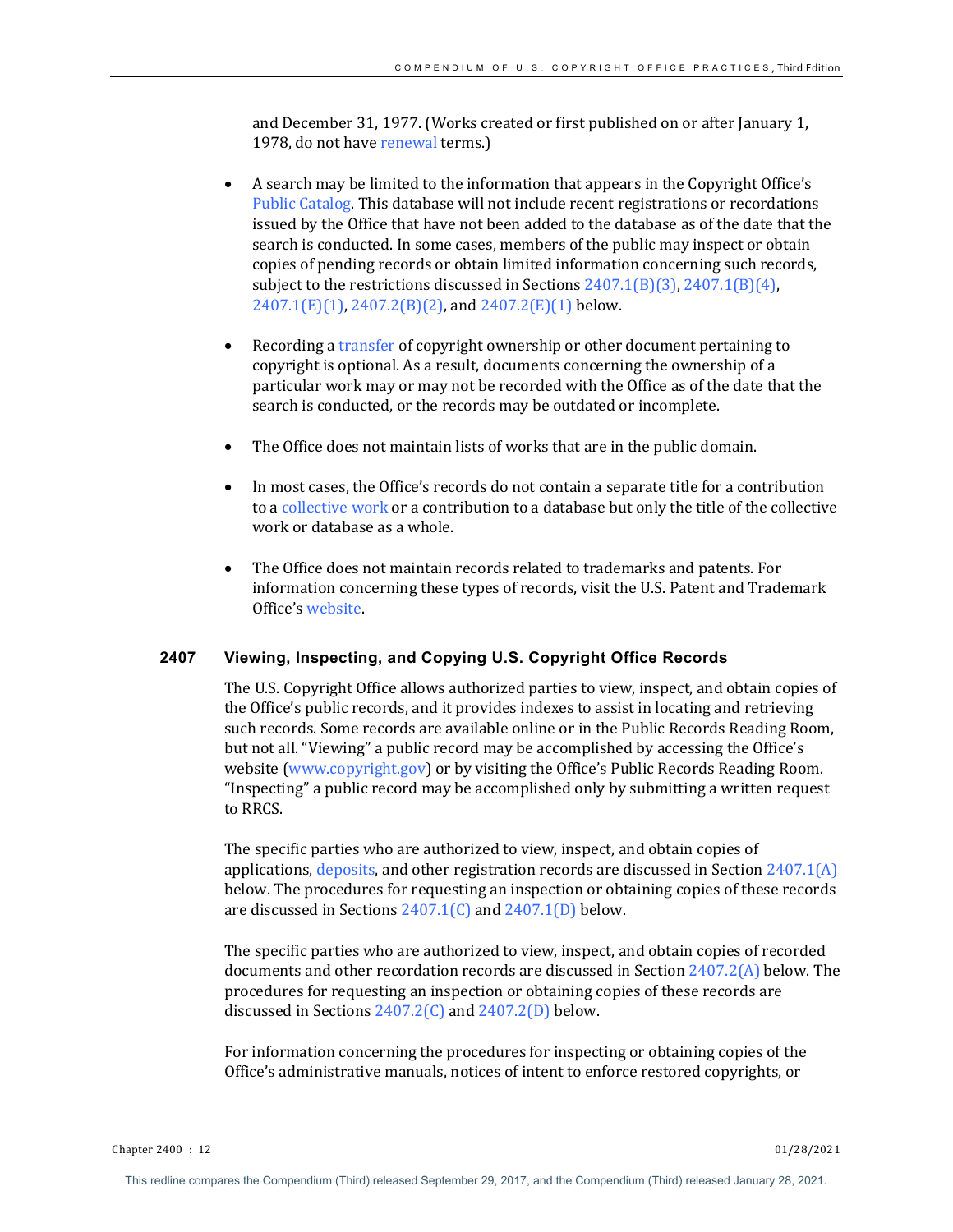designations of agents to receive notification of claimed infringement, see Sections 2407.3 through 2407.5 below.

#### **2407.1 Registration Records**

# **2407.1(A) Who May View, Inspect, or Obtain Copies of the U.S. Copyright Office's Registration Records?**

*Online Records*: Any member of the public may view or make copies of the registration records that are made available through the U.S. Copyright Office's website.

*Records in the Public Records Reading Room:* Certain registration records may be viewed or copied by any member of the public who presents a reader registration card, including the records located in the Public Records Reading Room.

*Pending Applications*: As a general rule, records relating to pending applications may be inspected or copied only by the claimant named in a pending application or the claimant's duly authorized agents. The specific types of records that may be inspected or copied and the specific parties who may inspect or obtain copies of those records are discussed in Section  $2407.1(B)(3)$  below.

*Deposit Copy(ies)*: The *deposit copy(ies)* for a work that has been registered or refused by the Office may be inspected by any member of the public who presents a reader registration card. By contrast, the claimant named in the application and his or her duly authorized agent are generally the only parties who may inspect the deposit copy(ies) for a pending application.

Any of the parties listed below may request a certified or uncertified copy of the deposit copy(ies) or identifying material for a copyright claim, provided that the party satisfies the conditions set forth in Section  $2407.1(D)(2)$ :

- The claimant of record for the copyright.
- A designated agent for the claimant of record.
- The owner of any of the exclusive rights in the copyright (including an heir of a deceased author or copyright owner), provided that the ownership can be demonstrated by written documentation of the transfer of ownership.
- An attorney representing the plaintiff or the defendant in actual or prospective litigation involving the copyrighted work.
- A court issuing an order for the reproduction of the deposit for a registered work that is to be submitted as evidence in a case involving that work.

The specific procedures for requesting an inspection or copies of the Office's public records are discussed in Sections  $2407.1\textdegree$  and  $2407.1\textdegree$  below.

Chapter 2400 : 13 01/28/2021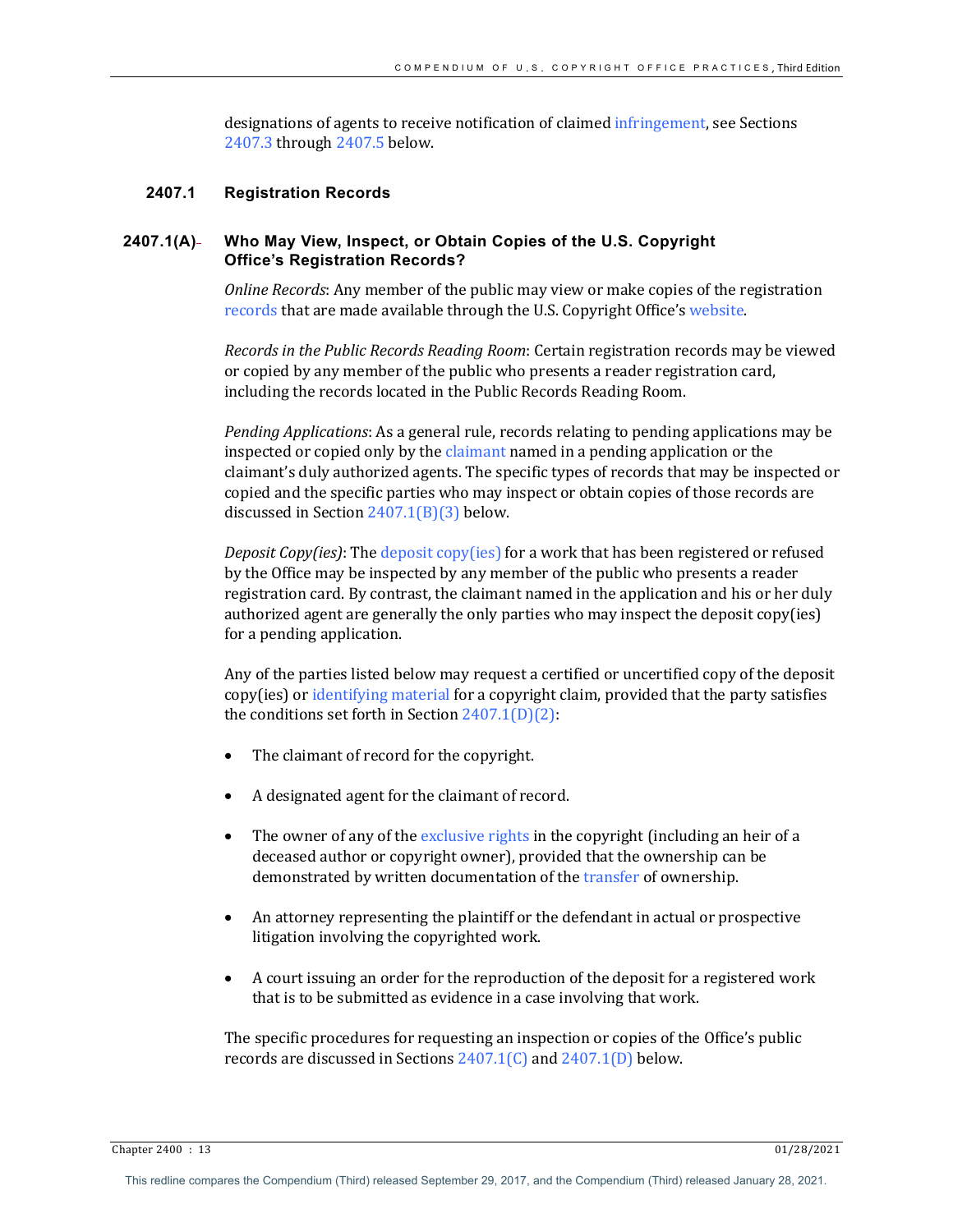# **2407.1(B) Registration Records That May be Viewed, Inspected, or Copied**

#### **2407.1(B)(1) Registrations, Applications, and Correspondence**

As a general rule, registration records for claims that have been registered or refused by the U.S. Copyright Office may be viewed or copied by any member of the public, including certificates of registration, completed applications, and any written communications between the applicant and the Office.

#### **2407.1(B)(2) Deposits for Claims that Have Been Registered or Refused**

As a general rule, the deposit copy(ies) or identifying material for a claim that has been registered or refused by the U.S. Copyright Office may be inspected by any member of the public, provided that the Office has retained a copy of that material. As discussed in Section  $2407.1(A)$ , certain parties who satisfy the conditions set forth in Section  $2407.1(D)(2)$  may obtain a reproduction of the deposit for a claim that has been registered or refused.

# **2407.1(B)(3) Pending Applications**

Records related to pending applications for registration may be inspected or copied by the claimant named in the application or an authorized representative of the claimant. This includes the application and any written communications between the applicant and the Office concerning the claim. It also includes any request for reconsideration that is currently pending before the Office.

In exceptional circumstances, the Register of Copyrights may allow someone other than the copyright claimant to inspect or obtain copies of a pending application or the correspondence file for a pending application, provided that (i) the request is made in writing, (ii) the person making the request is properly and directly concerned, and (iii) there is good cause for providing access to the requested materials.

Members of the general public may obtain limited information concerning pending applications using the computers located in the Public Records Reading Room. This information may include:

- The title(s) of the work(s).
- The administrative classification for the work (*e.g.*, TX, PA, VA, SR, etc.).
- The correspondent or the author named in the application.
- The claimant named in the application.
- The date that the application, deposit, and/or filing fee were received by the Office.
- The case number/service request number assigned to the application.
- The status of the application.

Chapter 2400 : 14 01/28/2021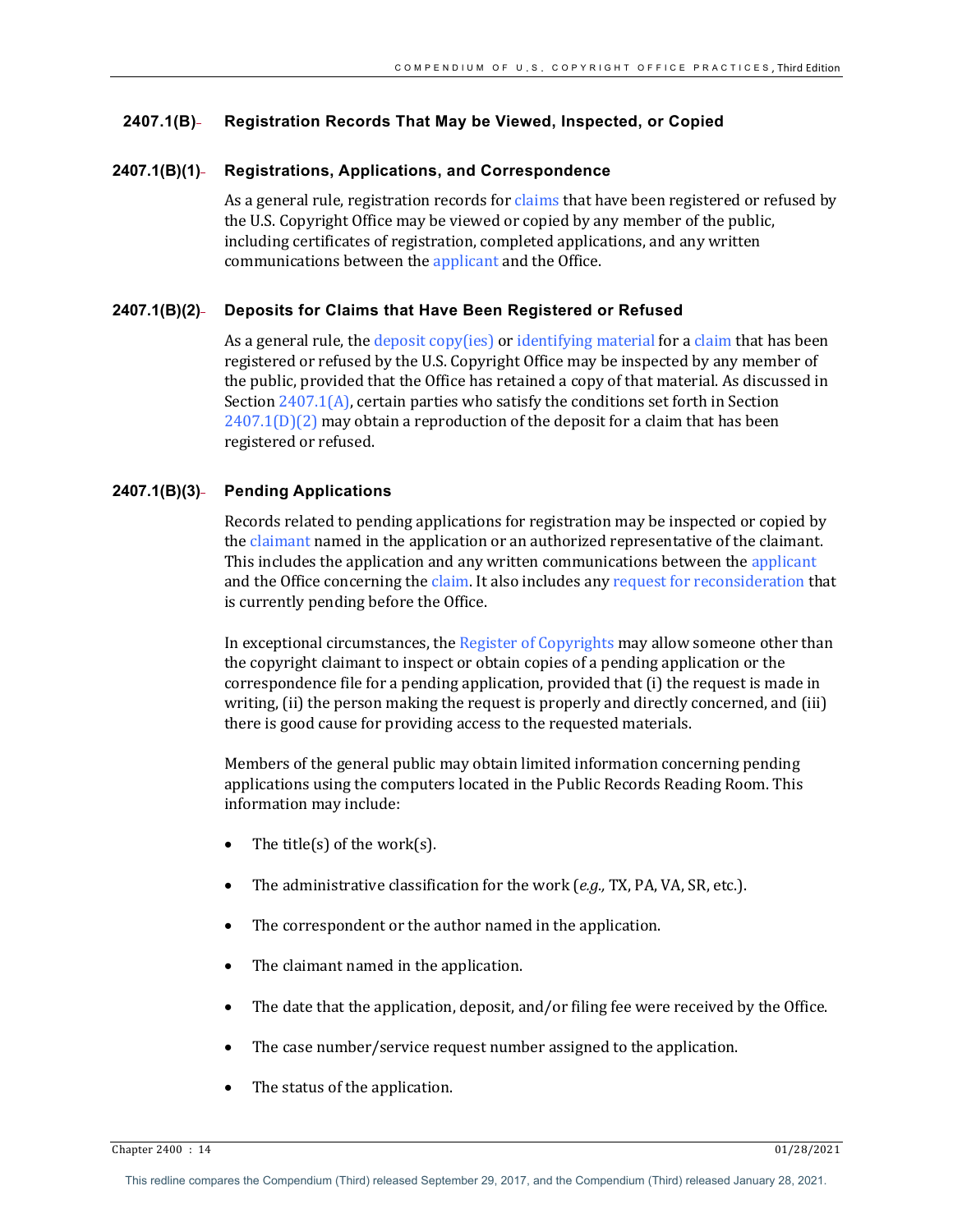# 37 C.F.R. § 201.2(b)(3)(i), (b)(5), and (c)(1)-(2).

**NOTE:** The computers in the Public Records Reading Room cannot be used to determine whether a claim is pending or whether it has been registered or refused.

Members of the public may ask RRCS to prepare a written report concerning a pending application. The Office charges a fee for this service, which is discussed in Section  $2406.2(C)$  above. The limited information that will be included in the report is set forth in Section  $201.2(b)(3)(i)$  of the regulations.

# **2407.1(B)(4) Deposits for Pending Applications**

The  $\frac{deposit\ copy(ies)}{def}$  or identifying material for a pending application may be inspected by the claimant named in the application or an authorized representative of the claimant. 

As discussed in Section  $2407.1(A)$ , certain parties who satisfy the conditions set forth in Section  $2407.1(D)(2)$  may obtain a reproduction of the deposit for a pending application.

# **2407.1(C) How to Request an Inspection of the U.S. Copyright Office's Registration Records**

This Section discusses the procedure for requesting an inspection of the Office's registration records. The specific parties who are authorized to inspect these records are discussed in Sections  $2407.1(A)$  through  $2407.1(B)(4)$  above. If the request is approved, the requested records will be made available for inspection at the Office during normal business hours. In all cases, the requesting party must present a reader registration card before he or she will be allowed to inspect any public records maintained by the Office.

#### **2407.1(C)(1) Registrations, Applications, and Correspondence**

To inspect the certificate of registration, application, or correspondence file for a pending application or a claim that has been registered or refused by the Office, an authorized party should submit a written request to RRCS that contains the following information:

- The party's name and contact information.
- A description of the material the party wishes to inspect.
- The date the party wishes to inspect the materials.
- The registration and/or renewal number(s) (if any) and/or the case number/service request number assigned to the application.

**NOTE:** RRCS cannot retrieve records for inspection unless the requesting party provides a registration and/or renewal number, a case number, or a service request number.

Chapter 2400 : 15 01/28/2021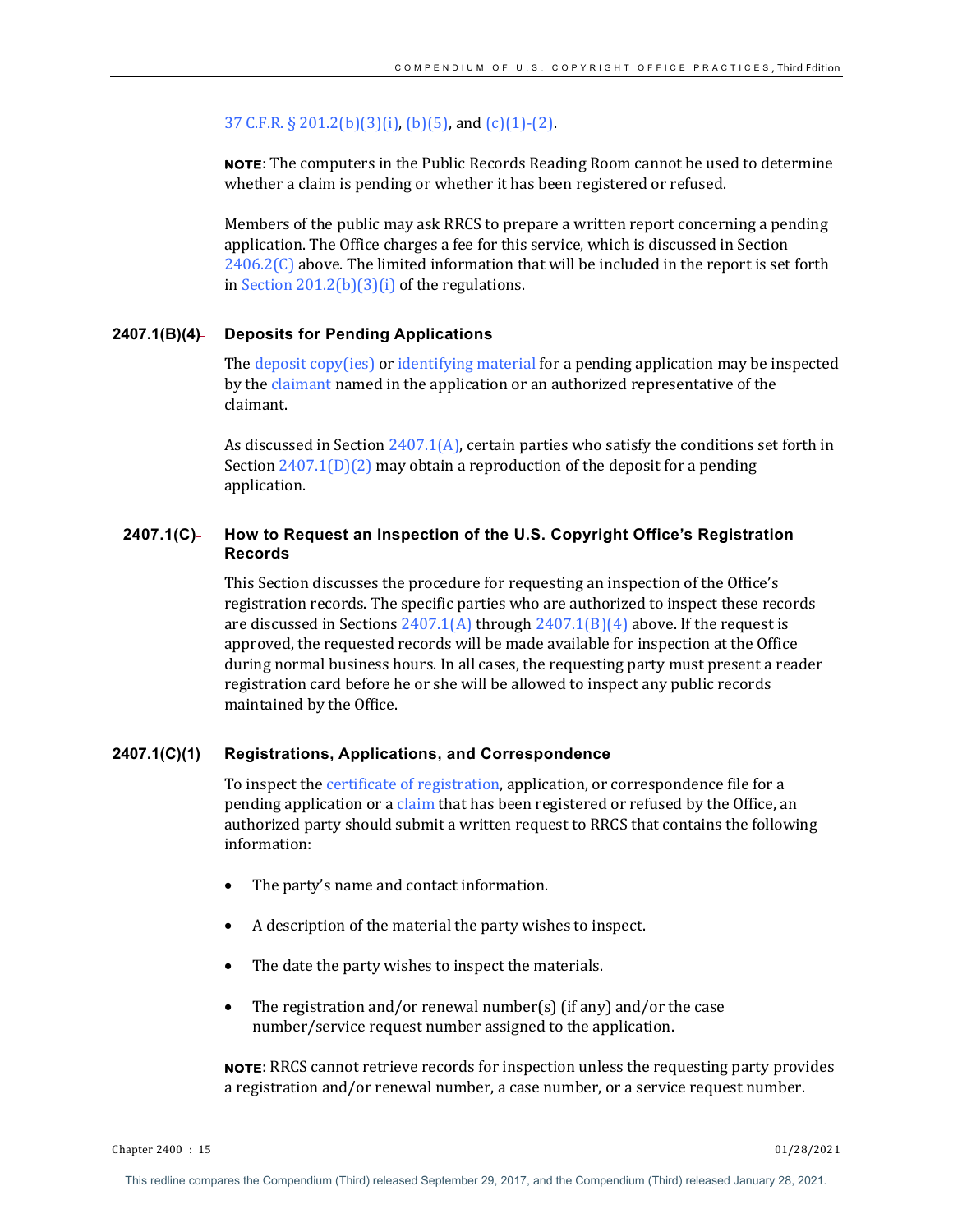The following information (if available) may also be useful:

- The title(s) of the work(s).
- The administrative classification for the work (*e.g.*, TX, PA, VA, SR, etc.).
- The author, claimant, and/or correspondent named in the application.
- The date that the registration was issued (if any) or the date that the application, deposit, and/or filing fee were received by the Office.

The request should be sent to RRCS at the address specified in Section  $2403$  together with the appropriate fee. For information concerning the inspection fee, see Section 2407.6.

# **2407.1(C)(2) Deposits**

To inspect the deposit copy(ies) or identifying material for a pending application or a claim that has been registered or refused by the Office, authorized parties should submit a written request to RRCS at the address specified in Section  $2403$  together with the appropriate fee. The request should include the information set forth in Section  $2407.1(C)(1)$ .

In addition, the requesting party must complete and sign a form titled "Request for Inspection of Copyright Deposit." Copies of this form may be obtained from RRCS at the address provided in Section  $2403$  above. By signing this form the requesting party agrees not to copy or deface the deposit. Willfully removing, mutilating, obliterating, damaging, or destroying any record deposited with the U.S. Copyright Office is a crime that is punishable under  $18$  U.S.C.  $\S$ § 1361, 2071(a).

During the inspection, the requesting party may take limited notes directly on this form. When the inspection is complete and before the party leaves the inspection area, RRCS staff will review the form to ensure that the party's notes (if any) do not constitute prohibited copying. *See Compuware Corp. v. Serena Software International, Inc.,* 77 F. Supp. 2d 816 (E.D. Mich. 1999) (noting that the Copyright Office imposes "strict limitations" on the inspection of deposit copies).

**NOTE:** Physical deposits are stored offsite. Therefore, requesting parties should make an appointment with RRCS and should request the item(s) they wish to inspect well in advance of their visit to the Office.

# **2407.1(D) How to Request Copies of the U.S. Copyright Office's Registration Records**

This Section discusses the procedure for requesting copies of the Office's registration records. The specific parties who may obtain copies of these records are discussed in Sections  $2407.1(A)$  through  $2407.1(B)(4)$  above.

Chapter 2400 : 16 01/28/2021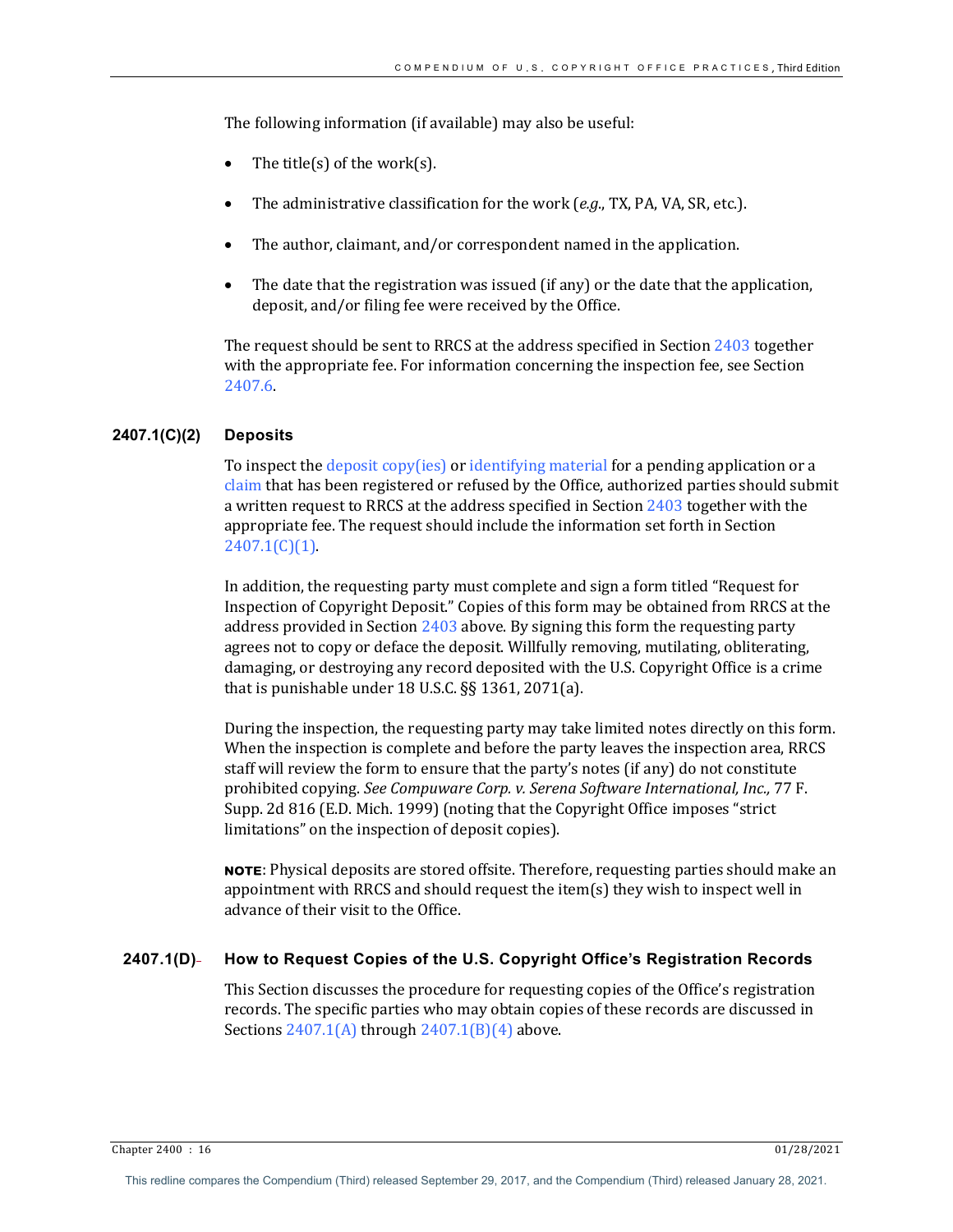## **2407.1(D)(1) Applications, Correspondence, and Other Registration Records**

To obtain copies of an application, correspondence, or other records related to a pending application or a claim that has been registered or refused by the Office, authorized parties should submit a written request to RRCS containing the following information:

- The party's name and contact information.
- A clear identification of the type of records to be copied (*e.g.*, correspondence, copies of deposits, etc.).
- A clear identification of the specific records to be copied, including the following information (if possible):
	- The type of work involved (*e.g.*, novel, lyrics, photograph, etc.).
	- The complete title of the work.
	- The name of the author(s) of the work, including any  $p$ seudonym(s) by which the author may be known.
	- The name of the copyright claimant(s).
	- The registration number (if any).
	- The year or approximate year the registration was issued.

The request should be sent to RRCS at the address specified in Section  $2403$ , together with the appropriate fee.

For information concerning the procedure for requesting an additional certificate of registration or renewal, see Section 2408.

#### **2407.1(D)(2) Deposits**

To obtain certified or uncertified reproductions of the deposit copy(ies), phonorecords, or identifying material for a copyright claim, authorized parties should submit a written request to RRCS containing the information set forth in Section  $2407.1(D)(1)$ .

The Office may provide a reproduction of the deposit for a pending application or a registered or refused claim, provided that the Office has retained the material and provided that one of the following conditions has been met:

- The Office receives written authorization from the copyright claimant of record or his or her designated agent.
- The Office receives written authorization from the owner of any of the exclusive rights in the copyright (including an heir of a deceased author or copyright owner),

Chapter 2400 : 17 01/28/2021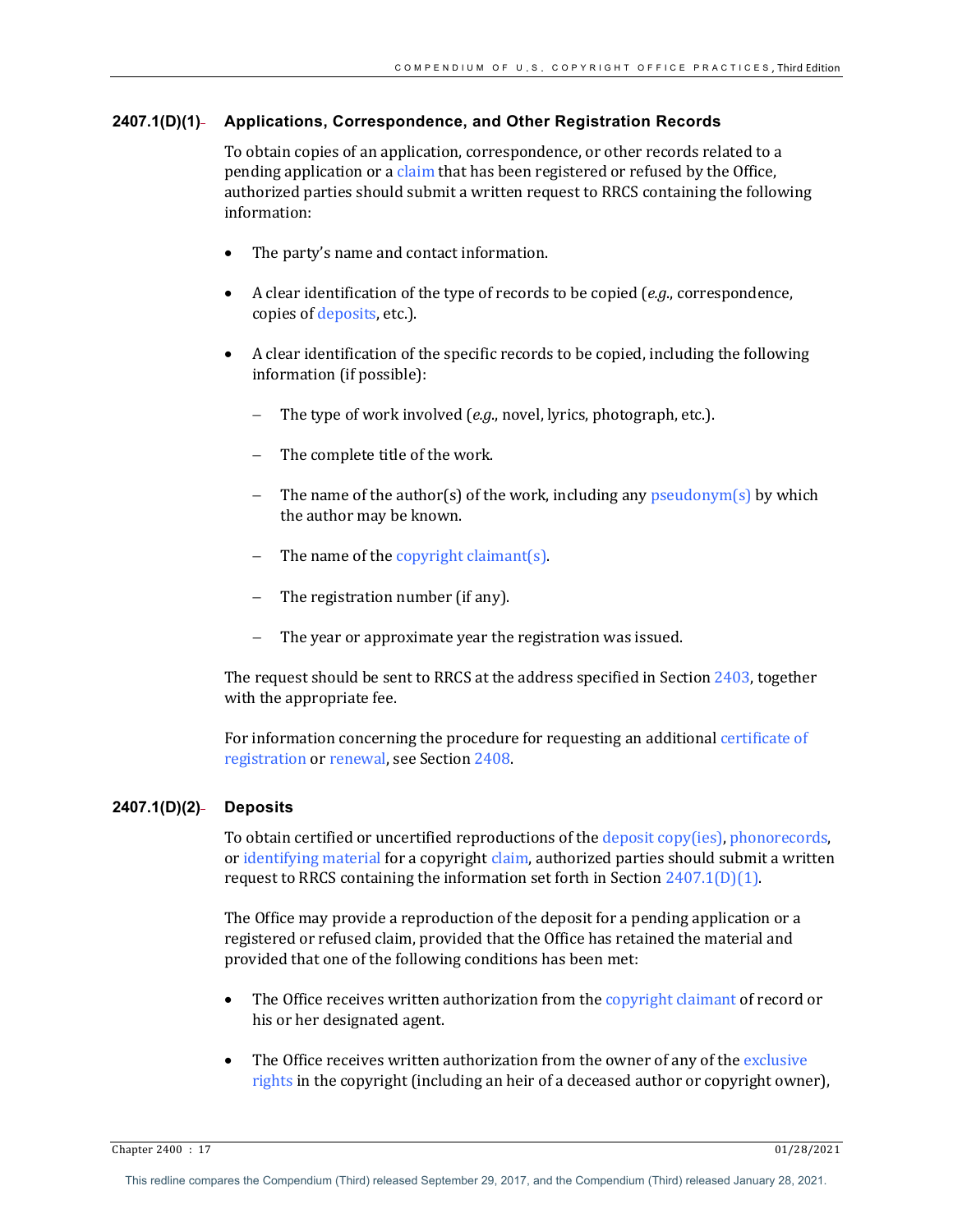provided that the ownership has been demonstrated by written documentation of the transfer of ownership.

- The Office receives a court order for the reproduction of the deposited copy(ies),  $phonorecord(s)$ , or identifying material for a registered work that is the subject of litigation, provided that the order is issued by a court with jurisdiction over the case and provided that the reproduction is to be submitted as evidence.
- The Office receives a written request from an attorney representing a plaintiff or defendant in litigation -involving the work (either actual or prospective), provided that the request contains the following information:
	- The names of all the parties involved.
	- The nature of the controversy.
	- The name of the court in which the case is pending, or in the case of prospective litigation, a full statement of the facts of the controversy involving the work.
	- Satisfactory assurance that the requested copy will be used only in connection with the litigation specified in the request.

In the case of a request from an attorney representing the plaintiff or defendant in actual or prospective litigation, RRCS will ask the attorney to complete and submit a signed litigation statement on Form LS containing. RRCS will accept an electronic or handwritten signature. The form should contain the information set forth above for each deposit requested, along with the attorney's bar number or equivalent identifying information. However, the litigation statement may not be necessary if the attorney represents the copyright claimant of record in the litigation and if he or she is the designated agent for that claimant.

In all cases, the request for copies and the written authorization for that request should be sent to the address specified in Section  $2403$ , along with the appropriate fee. For information concerning the copying fee, see Section  $2407.6$ .

If the deposit consists of a phonorecord, RRCS will provide a proximate reproduction of the sound recording or the underlying musical, dramatic, or literary work embodied in the deposit, along with a photocopy of the title and the registration number (if any) that appears on the phonorecord. Upon request, RRCS will provide a copy of any printed or other visually perceptible material that appears in the deposit.

If the deposit consists of identifying material, RRCS will provide a copy that depicts or reproduces the deposit with varying degrees of fidelity depending on the requesting party's needs, such as a photocopy of a photograph.

If the work was submitted in a digital format, RRCS will provide a copy of the work in printed form or in digital form on a CD, DVD, or other storage medium.

*See* 37 C.F.R. § 201.2(d)(2)-(3).

Chapter 2400 : 18 01/28/2021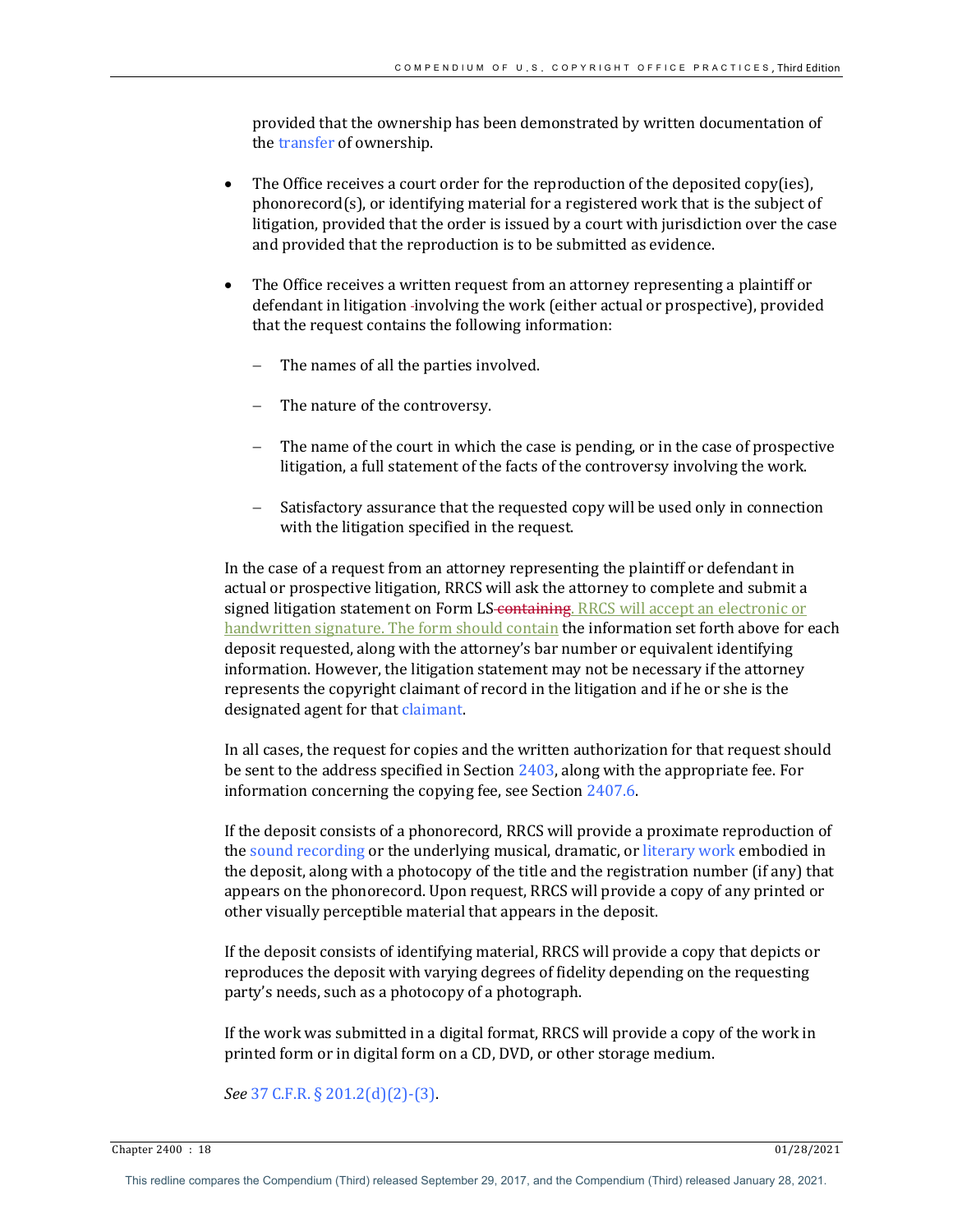## **2407.1(E) Limitations on Inspections and Copying of Registration Records**

#### **2407.1(E)(1) In Process Files**

It is the general policy of the U.S. Copyright Office to deny direct public access to inprocess files and to any work space or other areas where such files are kept.

#### **2407.1(E)(2) Custody of Deposits**

Once a claim has been registered or refused, the deposit copy(ies) or identifying material may or may not be retained by the Office. As a general rule, if the work is unpublished or if the applicant uploaded a digital copy or phonorecord of the work through the electronic registration system, the Office will retain the deposit copy or identifying material until the copyright expires. By contrast, the Office may or may not retain the deposit for a published published work, but will do so if the applicant requests full-term retention. For a discussion of this procedure, see Section 2410.

If the applicant submits physical copies or phonorecords of a published work, the deposit will be offered to the Library of Congress for its collections. If the Library does not select the work for use in its collection, the deposit copies may be retained by the Office, they may be offered to another agency, library, or nonprofit institution, or they may be discarded.

As noted in Sections  $2407.1(B)(2)$  and  $2407.1(D)(2)$ , the Office does not provide inspection or copies of deposits that have not been retained by the Office, including copies of works contained in the Library of Congress's collections.

- To request copies of an audiovisual work or other multimedia work contained in the Library's collections, members of the public should contact the Library's Motion Picture, Broadcasting and Recorded Sound Division by sending an email to mpref@loc.gov.
- To request copies of a sound recording contained in the Library's collections, members of the public should contact the Library's Recorded Sound Reference Center by sending an email to rsrc@loc.gov or by calling (202) 707-7833.
- For all other works contained in the Library's collections, members of the public should contact the Library's Duplication Services -by sending an email to duplicationservices@loc.gov or by calling (202) 707-5640.

# **2407.2 Recordation Records**

# **2407.2(A) Who May View, Inspect, or Obtain Copies of the U.S. Copyright Office's Recordation Records?**

*Online Records:* Any member of the public may view or make copies of the recordation records that are made available through the Office's website.

Chapter 2400 : 19 01/28/2021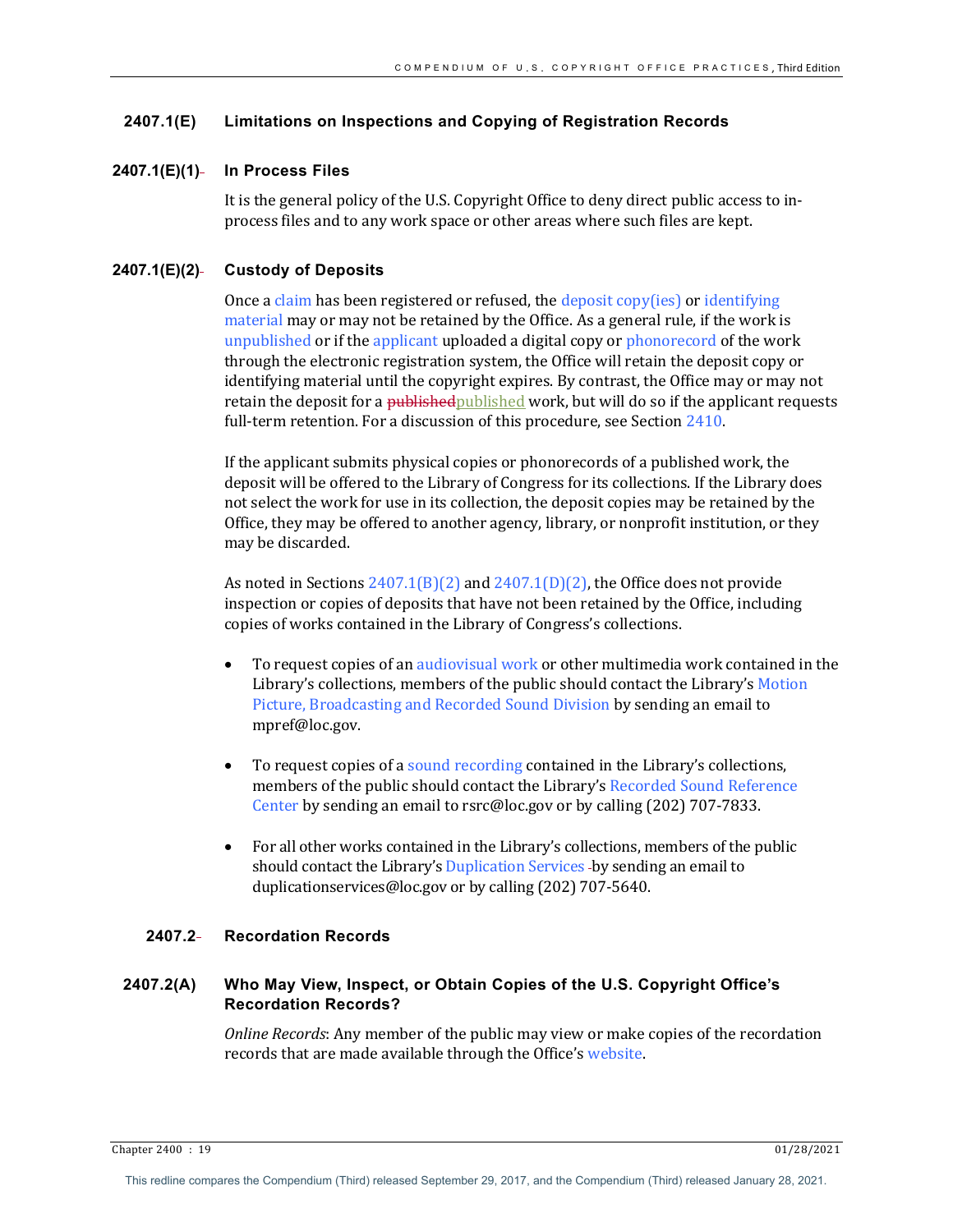*Records in the Public Records Reading Room:* Certain recordation records may be viewed or copied by any member of the public who presents a reader registration card, including the records that are located in the Public Records Reading Room.

*Pending Records*: Records relating to pending documents may be inspected or copied only by a party who executed a document that has been submitted for recordation or that party's duly authorized agent. The specific types of records that may be inspected or copied are discussed in Section  $2407.2(B)(2)$  below.

The specific procedures for requesting an inspection or copies of the Office's public records are discussed in Sections  $2407.2(C)$  and  $2407.2(D)$  below.

## **2407.2(B) Recordation Records That May Be Viewed, Inspected, or Copied**

#### **2407.2(B)(1) Recordations**

Documents that have been recorded with the U.S. Copyright Office may be viewed or copied by any member of the public, along with the certificate of recordation for each document and the document cover sheet (if any). Likewise, any member of the public may inspect or obtain a copy of any written communications between the remitter and the Office concerning a recorded document or a document that has been refused by the Office.

#### **2407.2(B)(2) Pending Recordations**

Documents that have been submitted for recordation may be inspected or copied by one of the persons who executed the document or an authorized representative of the aforementioned persons. The aforementioned persons also may inspect or obtain copies of any written communications between the remitter and the Office concerning a pending document, including the document cover sheet (if any).

Members of the general public may obtain limited information concerning pending documents using the computers located in the Public Records Reading Room. This information may include (i) the title(s) of the work(s) listed in the document, (ii) the name(s) of the parties who executed the document(s), and (iii) the date that the document was received by the Office, though much of this information may be incomplete. 

**NOTE:** The computers in the Public Records Reading Room cannot be used to determine whether a document has been recorded, and the fact that a document has been submitted for recordation does not necessarily mean that a recordation has been made.

In the alternative, members of the public may ask RRCS to prepare a written report concerning a pending document. The Office charges a fee for this service, which is discussed in Section  $2406.2(C)$  above.

Chapter 2400 : 20 01/28/2021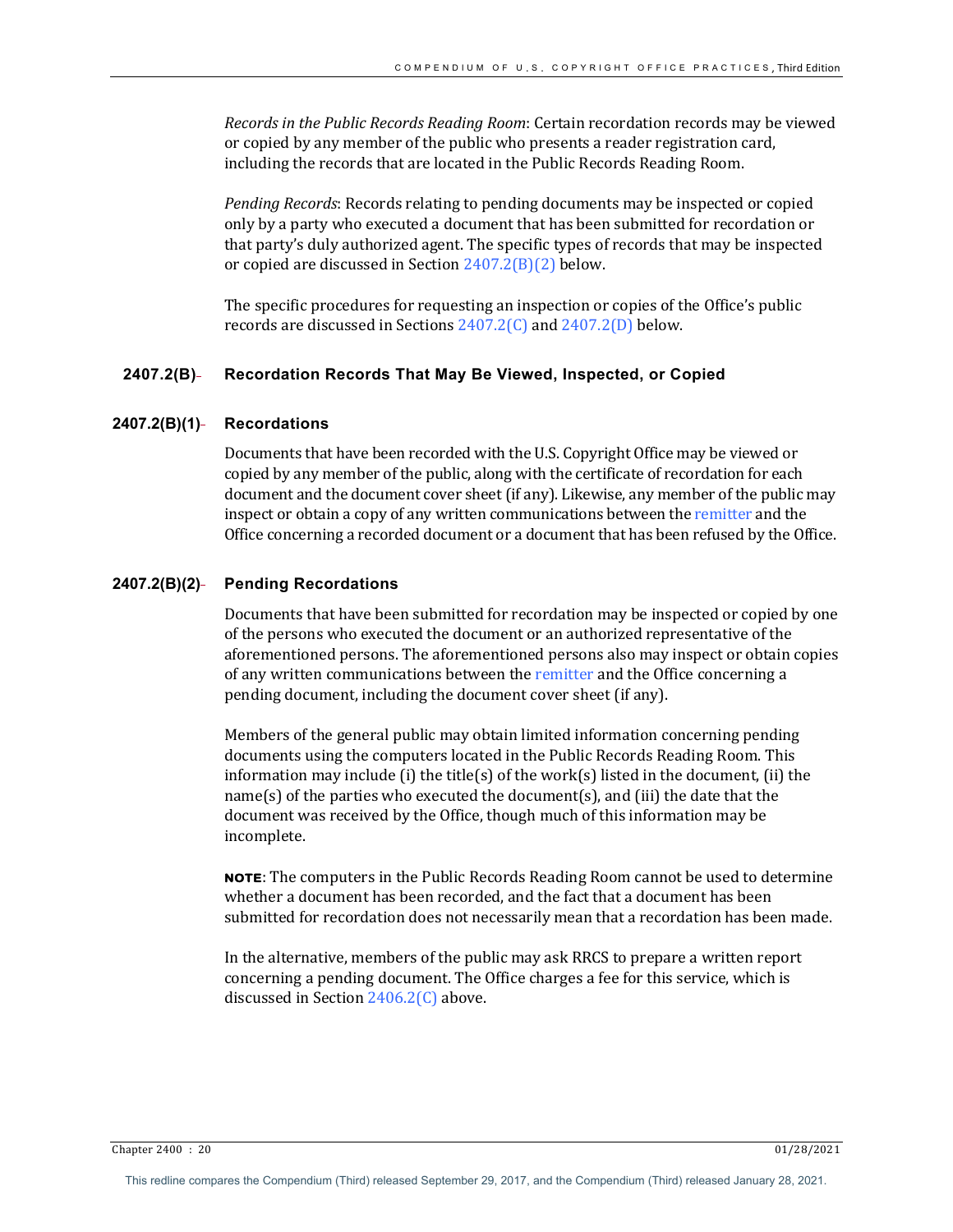# **2407.2(C) How to Request an Inspection of the U.S. Copyright Office's Recordation Records**

This Section discusses the procedure for requesting an inspection of the Office's recordation records. The specific persons who are authorized to inspect these records are discussed in Sections  $2407.2(A)$  through  $2407.2(B)(2)$  above. In all cases, authorized parties must present a reader registration card before they will be allowed to view or inspect any public records maintained by the Office.

Documents that have been recorded with the U.S. Copyright Office may be viewed in the Public Records Reading Room, including the certificate of recordation for each document and the document cover sheet (if any).

To inspect a pending document that has been submitted for recordation or any written communications concerning a recorded document or pending document, authorized parties should submit a written request to RRCS containing the following information:

- The party's name and contact information.
- The date on which the party would like to inspect the materials.
- The recordation number (if any).
- The case number that has been assigned to the document (if known).

The following information (if available) may also be useful:

- The title(s) of the work(s) listed in the document.
- The name(s) of the part(ies) who executed the document(s).
- The date the document was received by the Office.
- The name of the party who paid the filing fee and the date that the fee was paid.

The request should be sent to RRCS at the address specified in Section  $2403$ , together with the appropriate fee. For information concerning the inspection fee, see Section  $2407.6$ .

# 2407.2(D)— How to Request Copies of the U.S. Copyright Office's Recordation Records

This Section discusses the procedure for obtaining copies of the Office's recordation records. The specific persons who may obtain copies of these records are discussed in Sections  $2407.2(A)$  through  $2407.2(B)(2)$  above.

Documents that have been recorded with the Office may be copied in the Public Records Reading Room, including the certificate of recordation for each document and the document cover sheet (if any).

In the alternative, members of the public may submit a written request to RRCS containing the following information: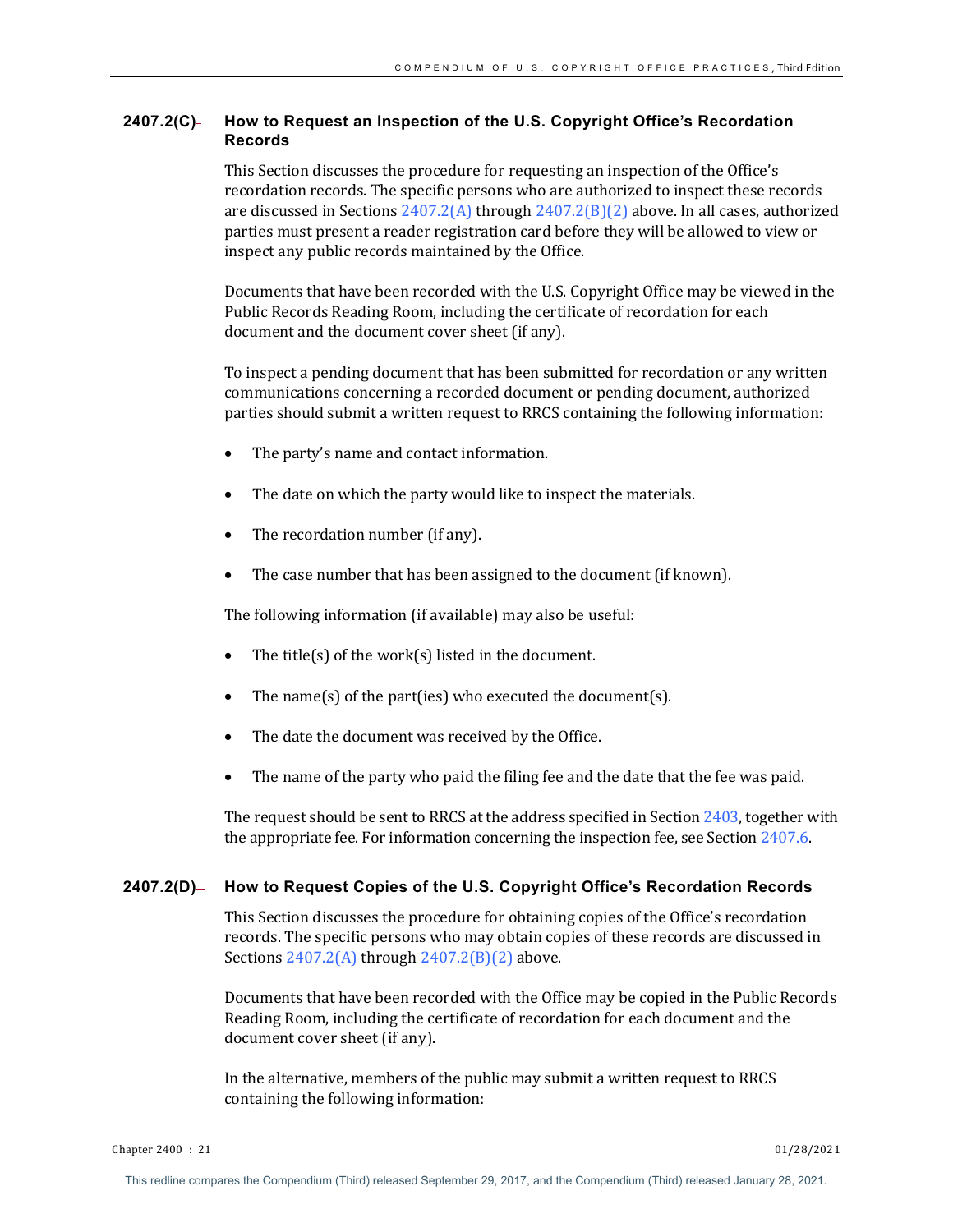- The person's name and contact information.
- The volume and page number for the recorded document.
- Whether the copies should be certified or uncertified.

To request copies of a pending document that has been submitted for recordation or any written communications concerning a recorded document or a pending document, authorized parties should submit a written request to RRCS containing the information set forth above.

In all cases, the request should be sent to RRCS at the address specified in Section 2403, together with the appropriate fee. For information concerning this fee, see Section 2407.6.

#### **2407.2(E) Limitations on Inspections and Copying of Recordation Records**

#### **2407.2(E)(1) In Process Files**

As discussed in Section  $2407.1(E)(1)$ , it is the general policy of the U.S. Copyright Office to deny direct public access to in-process files and to any work space or other areas where such files are kept.

#### **2407.2(E)(2) Refused Recordations**

The Office will retain a copy of any document that has been recorded with the Office and any written communications concerning that document. The Office will not retain a copy of a document if recordation has been refused, although it will retain a copy of any written communications between the remitter and the Office concerning such documents.

# **2407.3 Administrative Manuals**

The U.S. Copyright Office maintains various administrative manuals that describe the Office's practices and procedures, including this *Compendium of U.S. Copyright Office* **Practices, Third Edition**Compendium of U.S. Copyright Office Practices, Third Edition, as well as prior editions of the *Compendium*. These administrative manuals are available for inspection and copying either on the Office's website or upon request.

#### **2407.4 Notices of Intent to Enforce Restored Copyrights**

The U.S. Copyright Office maintains a complete list of all notices of intent to enforce restored copyrights that have been filed with the Office under the Uruguay Round Agreements Act ("URAA") and the North American Free Trade Agreement ("NAFTA"). *See* 17 U.S.C. § 104A(e)(1)(B)(ii). These records may be viewed or copied from the Office's website or in the Public Information Office. For a definition and general discussion of restored works, see Chapter 2000, Section 2007.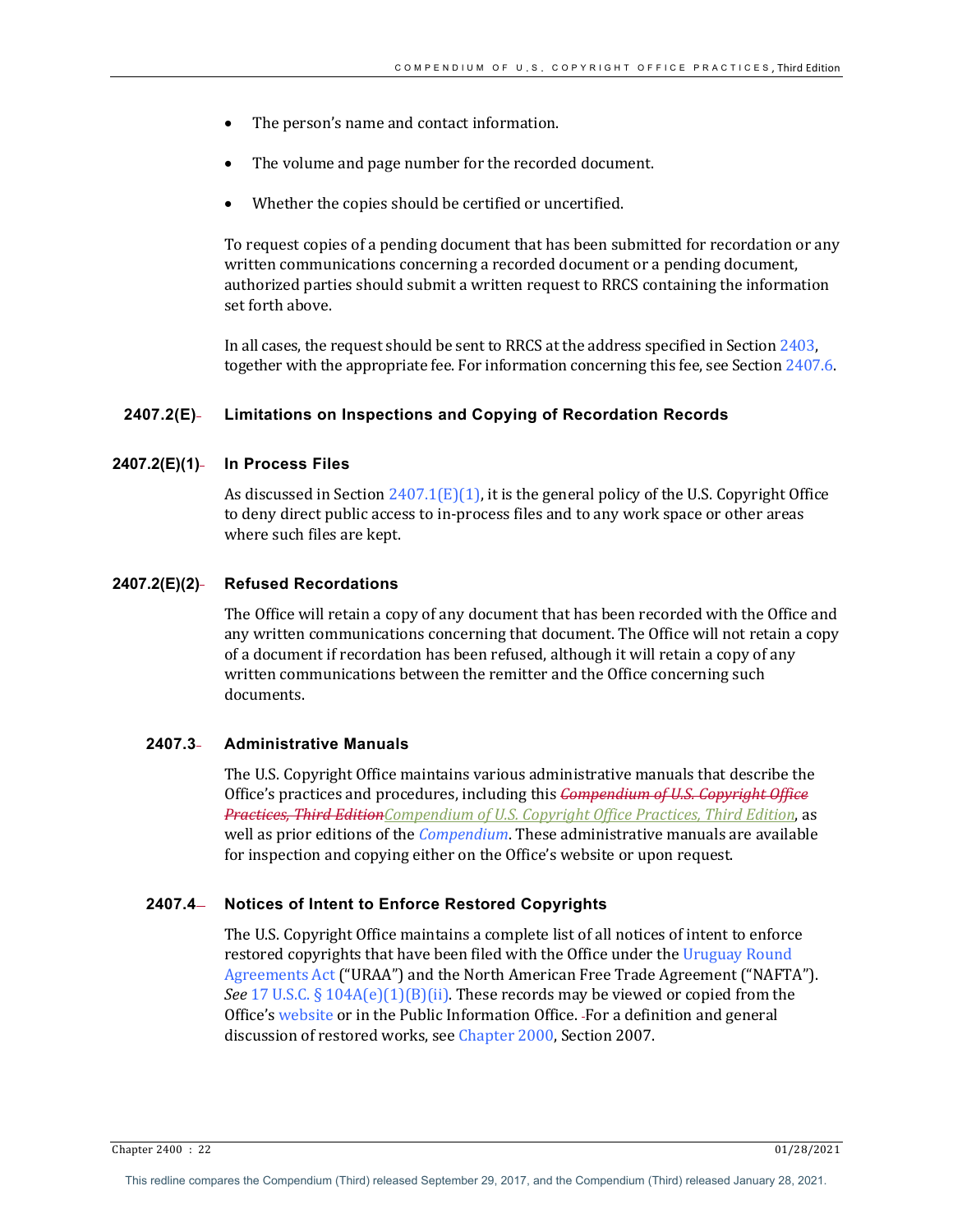#### **2407.5 Designation of Agent Information**

The Office maintains a directory of agents who have been designated to receive notifications of alleged copyright infringement under Section  $512(c)$  of the Copyright Act. These records may be viewed or copied from the Office's website. For additional information concerning these records, see Chapter 2300, Section 2312.

## **2407.6 Inspection and Copying Fees**

The current fees for obtaining copies of the Office's public records are set forth in the Office's fee schedule under the heading "Copying of Copyright Office Recordsrecords by staff." 

Although the Office does not charge a fee for inspecting its records, requesting parties are required to pay a fee for locating and retrieving the requested materials before the materials will be made available for inspection.

The current fees for locating and retrieving copies of the Office's public records for inspection or copying are set forth in the Office's  $f$ ee schedule under the heading "Retrievals and Copies-of Records."

For information concerning the methods for paying these fees, see Chapter 1400, Sections 1403.4 and 1403.5.

# **2408 Additional Certificates of Registration or Renewal**

An additional certificate is a certified copy of an original certificate of registration or renewal. Additional certificates are issued under the seal of the U.S. Copyright Office and they have the same legal effect as the original copy of the certificate.

The form of an additional certificate varies depending upon the date of the original registration.

- *Certificates of Registration and Renewal Issued on or before December 31, 1977*: An additional certificate for a claim registered or renewed on or before December 31, 1977 consists of a photocopy of the original application together with a preprinted certification statement containing the registration or renewal number and the date of the certification. If the Office is unable to prepare a photocopy of the original application, the additional certificate may be created by typing the title of the work, the date of publication, the name of the copyright claimant, the registration or renewal number, and the effective date of registration on a preprinted certification form.
- *Certificates of Registration or Renewal Issued on or after January 1, 1978: Generally,* an additional certificate for a claim registered or renewed on or after January 1, 1978, consists of either a photocopy of the original application or an electronically generated document containing pertinent information from the original application. For some registrations stored on microfilm, an additional certificate may consist of an image from the microfilm attached to a cover sheet that contains the seal of the

Chapter 2400 : 23 01/28/2021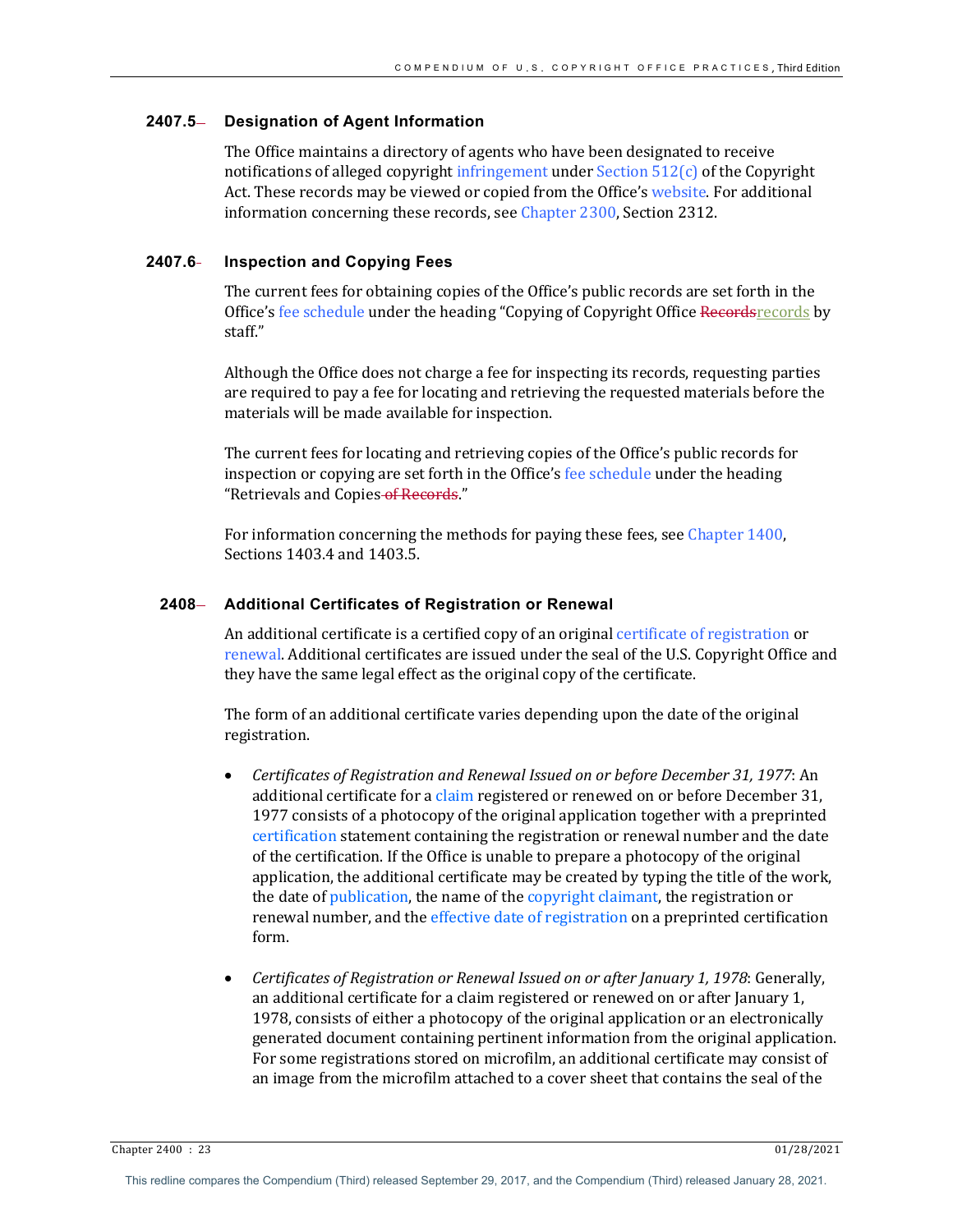Office, the signature of the Register of Copyrights, and a statement certifying the facts contained in the image from the microfilm.

In all cases, the signature of the Register of Copyrights and the official seal of the U.S. Copyright Office will appear on the certificate along with a stamp that identifies the document as an additional certificate.

NOTE: The Office will not issue an additional certificate for a registration that has been cancelled. 

# **2408.1 Who May Obtain an Additional Certificate of Registration or Renewal?**

Any member of the public may ask RRCS staff to provide an additional certificate of registration or renewal.

# **2408.2 How to Obtain an Additional Certificate of Registration or Renewal**

To obtain an additional certificate of registration or renewal, the requesting party should submit a written request to RRCS containing the following information:

- The party's name and contact information.
- The registration number.
- The year or approximate year the registration was issued.

The request should be sent to RRCS at the address specified in Section  $2403$  together with the appropriate fee. For information concerning this fee, see Section  $2408.3$  below.

#### **2408.3 Fees for Additional Certificates of Registration or Renewal**

The current fee for obtaining an additional certificate of registration or renewal is set forth in the Office's fee schedule under the heading "Retrievals and CopiesProvision of Records: Additionalan additional certificate of registration."

For information concerning the methods for paying this fee, see Chapter 1400, Sections 1403.4 and 1403.5. 

#### **2409 Certification of U.S. Copyright Office Records**

A certification is an official statement from the U.S. Copyright Office attesting to the authenticity of the records and/or search reports specified in the certification. In most cases, a certification consists of a copy of one or more of the Office's records or the relevant portions of those records, and a statement certifying that the record is a true representation of what it purports to be.

Certifications are issued under the name of the Register of Copyrights. They bear the official seal of the U.S. Copyright Office and the date that the certification was issued. For an image of the current seal, see Chapter 100, Section 101.4.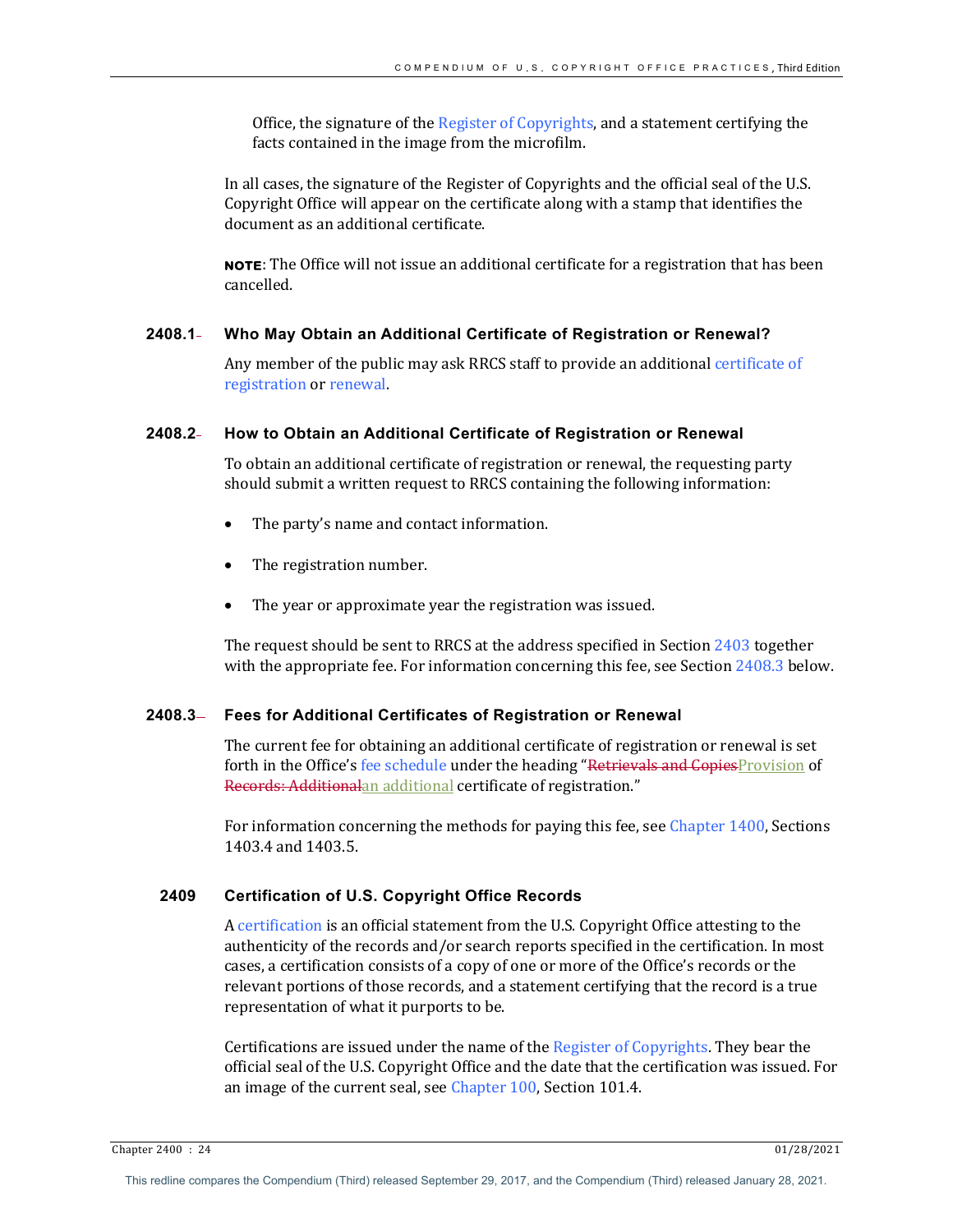The Office has changed the appearance of its seal over time. *See* Notice of New Copyright Office Seal, 68 Fed. Reg. 71,171 (Dec. 22, 2003); New Copyright Office Seal, 42 Fed. Reg. 64,747 (Dec. 28, 1977) New Copyright Office Seal, 42 Fed. Reg. 64,747 (Dec. 28, 1977). A certification issued under a prior seal is valid, notwithstanding the fact that the Office currently uses a different seal.

A record that lacks the official seal of the U.S. Copyright Office and/or the name of the Register of Copyright is not validly certified. In particular, records bearing the seal of the Library of Congress or any seal other than that used by the U.S. Copyright Office are not validly certified records of the U.S. Copyright Office.

The specific types of records that may be certified by the Office are discussed in Section 2409.2 below.

*See generally* 17 U.S.C. § 701(c) ("The Register of Copyrights shall adopt a seal to be used on and after January 1, 1978, to authenticate all certified documents issued by the Copyright Office.").

# **2409.1 Who May Obtain Certification of U.S. Copyright Office Records?**

Any member of the public may ask RRCS staff to certify the records discussed in Sections 2409.2(A), 2409.2(B), 2409.2(E), 2409.2(G), or 2409.2(H).

Certain records may be certified upon request from any member of the public, including recorded documents and certain types of registration records. By contrast, records relating to pending applications or pending documents may be certified only upon request from the claimant named in a pending application, the party who executed a document that has been submitted for recordation, their duly authorized agents, or by court order. The specific types of records that may be certified and the specific parties who may request this service are discussed in Sections  $2409.2(C)$  and  $2409.2(F)$  below.

As discussed in Section  $2407.1(A)$ , the Office may provide a certified copy of the deposit copy(ies) or identifying material for a pending application or a claim that has been registered or refused by the Office to certain parties that satisfy the conditions set forth in Section  $2407.1(D)(2)$ .

The procedure for requesting a certification is discussed in Section  $2409.3$  below.

# **2409.2 Records That May Be Certified**

## **2409.2(A) Search Reports**

RRCS will certify any search report that has been prepared by the U.S. Copyright Office. For information concerning search reports prepared by RRCS staff, see Section 2406.2.

Chapter 2400 : 25 01/28/2021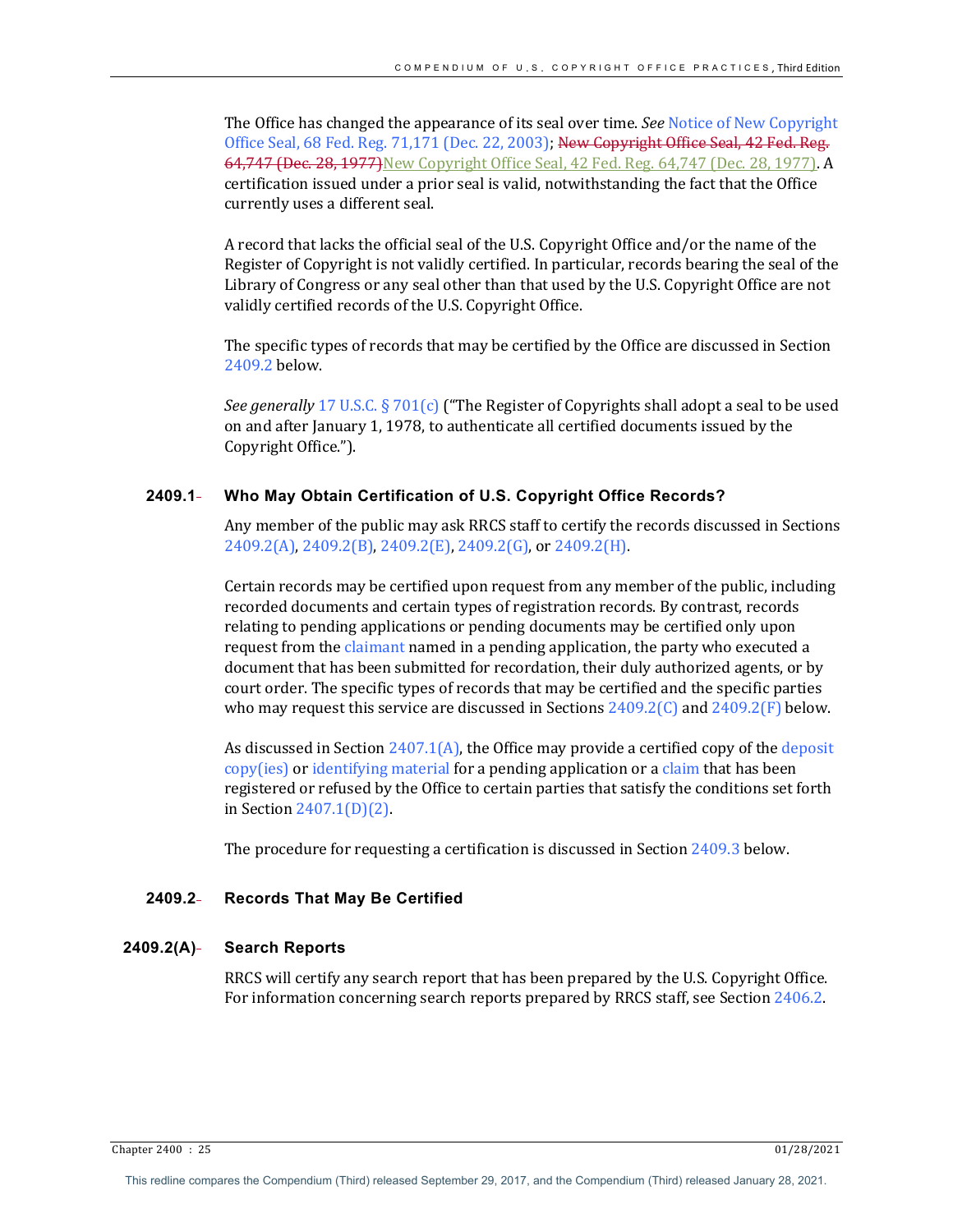# **2409.2(B) Certificates of Registration**

The original copy of a certificate of registration is a certified copy of that record, but a photocopy or other reproduction of the original certificate is not considered a certified copy. 

As discussed in Section  $2408$ , the Office will issue an additional certificate of registration to any member of the public upon request. An additional certificate of registration, like the original certificate of registration, is considered a certified copy, but a photocopy or other reproduction of an additional certificate is not.

Although a separate certification is not required for the original copy of a certificate issued by the Office, RRCS will issue a so called "double certification" for these types of records if requested to do so.

RRCS will issue a certified copy of a cancelled registration that has been cancelled by the Office, although as discussed in Section  $2408$ , it will not issue an additional certificate for a registration that has been cancelled.

# 2409.2(C)- Registration Records

RRCS will certify records related to claims that have been registered or refused by the U.S. Copyright Office, including completed applications and any written communications between the applicant and the Office.

Records related to pending applications may be certified, provided that the request is submitted by the claimant named in the application or an authorized representative of the copyright claimant. This includes the application and any written communications between the applicant and the Office concerning the claim. It also includes any request for reconsideration that is currently pending before the Office.

A certification for these types of records typically contains the following information:

- A photocopy of the record specified in the request.
- A certified statement that identifies the records.
- The signature of the Register of Copyrights.
- The official seal of the U.S. Copyright Office.
- The date of the certification.

#### **2409.2(D) Deposits**

As discussed in Sections  $2407.1(A)$  and  $2409.1$ , RRCS may provide a certified copy of the deposit copy(ies) or identifying material for a pending application or a claim that has been registered or refused by the Office to certain parties that satisfy the conditions set forth in Section  $2407.1(D)(2)$ .

Chapter 2400 : 26 01/28/2021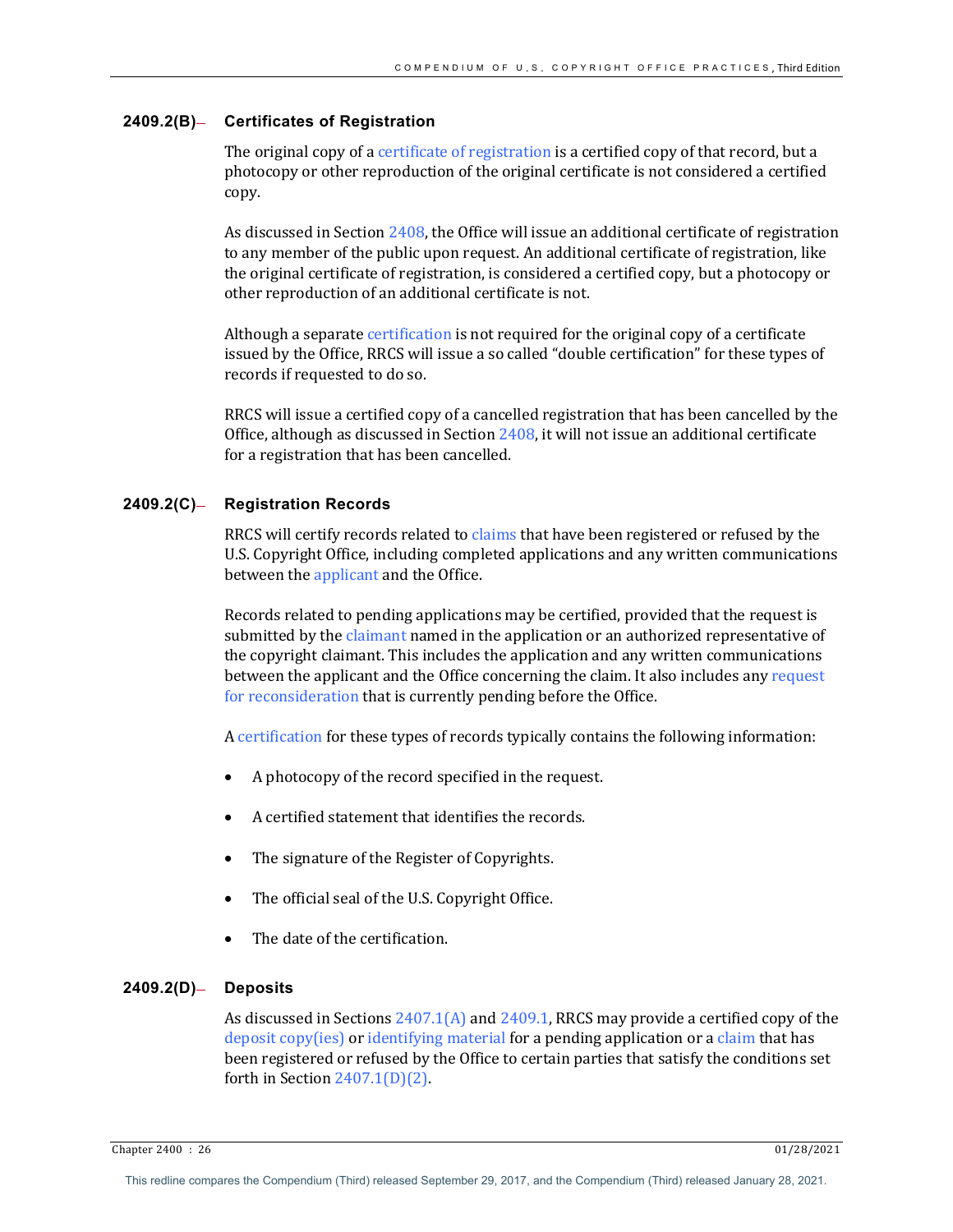## **2409.2(D)(1) Deposit Copy(ies) and Identifying Material**

A certification for the deposit copy(ies) or identifying material for a registered or refused claim typically contains the following information:

- A copy or phonorecord of the deposit or the portion of the deposit specified in the request.
- A certified statement that identifies the title of the work and the registration number (if any).
- The signature of the Register of Copyrights.
- The official seal of the U.S. Copyright Office.
- The date of the certification.

In some cases, the certification may also contain the following information:

- A copy of the page or surface bearing any visually perceptible copyright notice that appears on the deposit.
- A copy of any page or surface bearing the registration number or the date that the deposit was received by the Office.

# 2409.2(D)(2)- Actual Deposits

The U.S. Copyright Office will certify and provide the actual deposit copy(ies) or identifying material that was submitted for registration (as opposed to certifying a reproduction of the deposit), provided that (i) the Office receives a valid order issued by a court with jurisdiction over a case in which the work is at issue, (ii) the work is to be submitted as evidence in the case, and (iii) the deposit has been under the Office's continuous control since the date that it was received. Actual deposits will be made available upon the condition that they will be promptly returned to the custody of the Office within a specified period of time.

When certifying an actual deposit, RRCS will prepare a certified statement confirming that the content of the copy, phonorecord, or identifying material is the same as the content of the copy, phonorecord, or identifying material used in support of the registration. 

# **2409.2(E) Certificates of Recordation**

The original copy of a certificate of recordation is a certified copy of that record, but a photocopy or other reproduction of the original certificate is not considered a certified copy. 

Although a separate certification is not required for the original copy of a certificate of recordation issued by the Office, RRCS will issue a so called "double certification" for these types of records if requested to do so.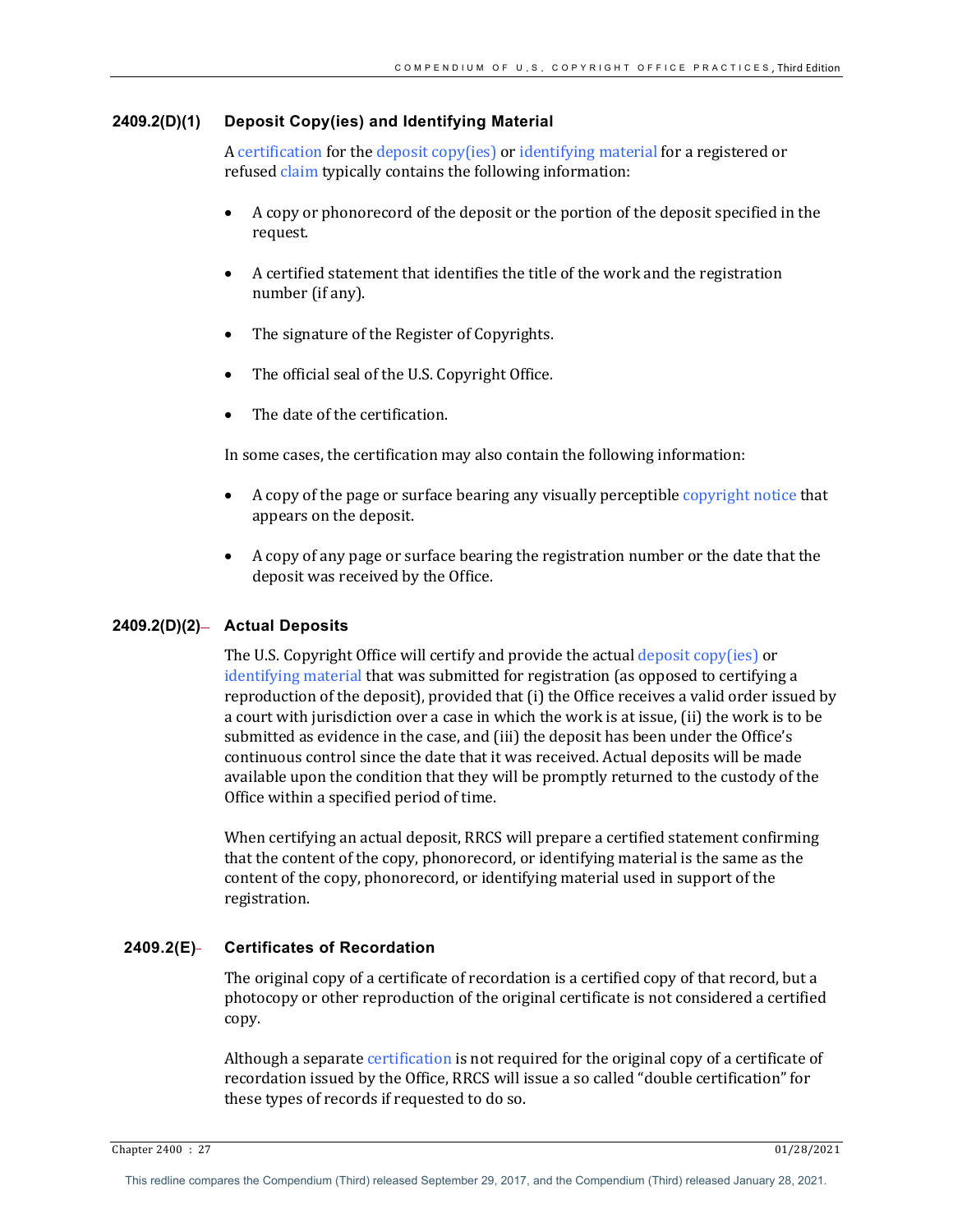# 2409.2(F)- Recorded Documents

RRCS will certify any document that has been recorded with the Office, as well as any written communications between a remitter and the Office concerning a recorded document or a document that has been refused by the Office.

Documents that have been submitted for recordation and any written communications between the remitter and the Office concerning a pending document may be certified, provided that the request is submitted by one of the persons who executed the document or an authorized representative of the aforementioned persons.

A certification for a recorded document typically contains the following information:

- A photocopy of the document or other record specified in the request.
- A photocopy of the certificate of recordation (if any).
- A photocopy of the document cover sheet (if any).
- A certified statement concerning the volume and page number where the document is recorded and the date of recordation (if any).
- $\bullet$  The signature of the Register of Copyrights.
- The official seal of the U.S. Copyright Office.
- The date of the certification.

# **2409.2(G) Prints or Labels Deposited in the U.S. Patent and Trademark Office Before July 1, 1940**

Prior to July 1, 1940, the U.S. Patent and Trademark Office ("USPTO") retained carbon copies of each certificate of registration for prints or labels issued by the USPTO. Copies of these records were transferred to the U.S. Copyright Office on July 1, 1940. An additional certificate of registration for a print or label registered by USPTO before July 1, 1940, consists of the following:

- A photocopy of the index card from the Copyright Card Catalog;
- A carbon copy of the original certificate of registration issued by USPTO; and
- A certified statement that identifies the record.

# **2409.2(H) Other Records Maintained by the U.S. Copyright Office**

RRCS will certify indexes of the Office's records, blank application forms, information circulars, administrative manuals (including this *Compendium* as well as out-of-date publications), and all other public records maintained by the Office.

Chapter 2400 : 28 01/28/2021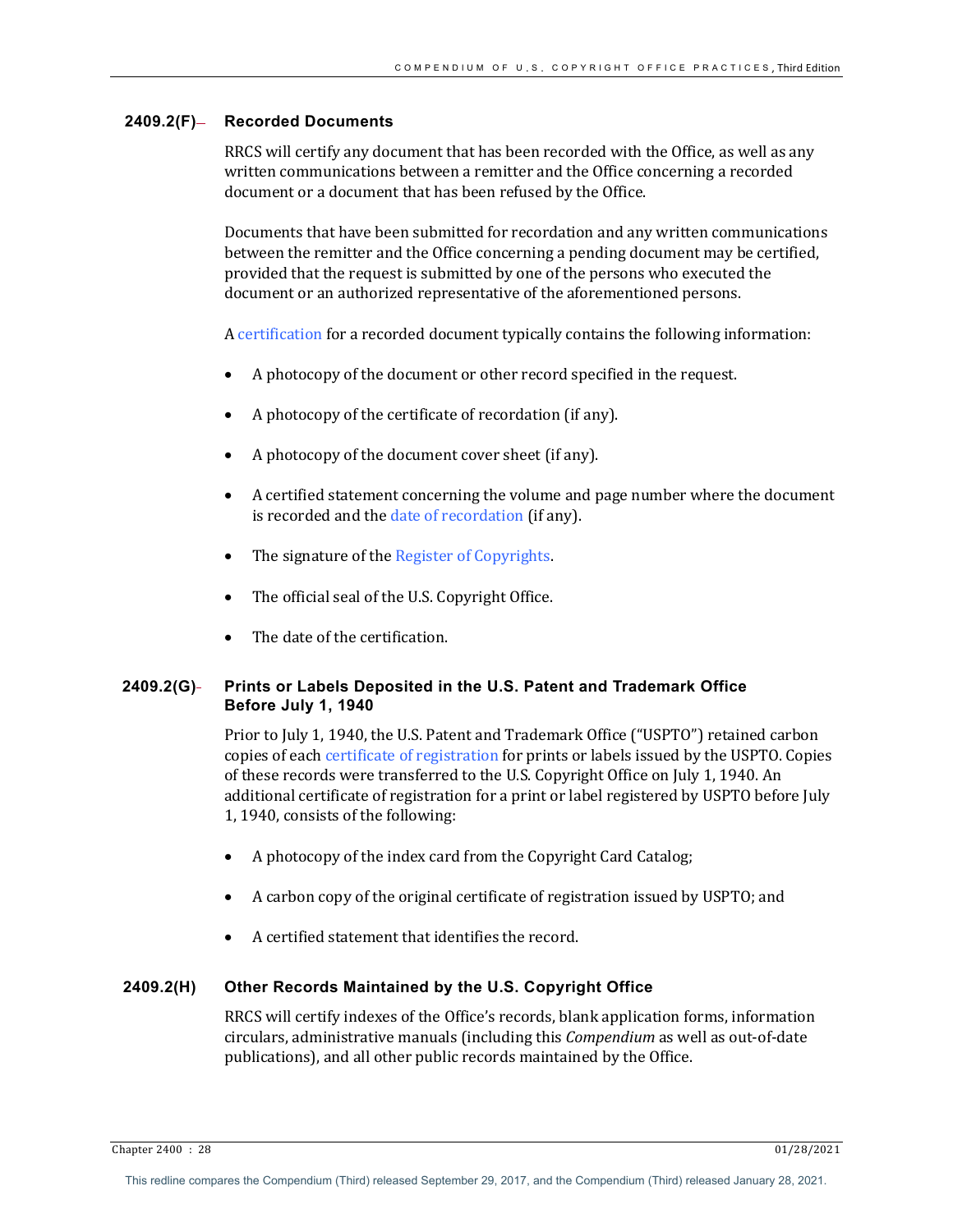# **2409.3 How to Request Certified Copies of U.S. Copyright Office Records**

To obtain a certified copy of records maintained by the Office, the requesting party should submit a written request to RRCS containing the following information:

- The party's name and contact information.
- A clear identification of the records to be certified.
- A clear and specific request for certification.

The request should be sent to RRCS as the address specified in Section  $2403$  together with the appropriate fee.

# **2409.4 Certification Fees**

The requesting party must pay a separate certification fee for each record that is certified by the U.S. Copyright Office. The current fee for certifying a search report or other records is set forth in the Office's fee schedule under the headings "Searches of Records: Certification of search report (per hour)" and "Retrievals and Copies of Records: Certification of records, including search reports (per hour)."heading "Retrievals and Copies."

In addition, the requesting party will be required to pay a fee for locating, retrieving, and copying the requested materials. For information concerning these fees, see Section 2407.6.

For information concerning the methods for paying these fees, see Chapter 1400, Sections 1403.4 and 1403.5.

## **2409.5 Limitations on Certification of U.S. Copyright Office Records**

As noted in Sections  $2407.1(B)(2)$  and  $2407.1(D)(2)$ , certain records may or may not be retained by the Office once a claim has been registered or refused. As discussed in Section 2405.3, the Office will not certify records that have not been retained by the Office. In particular, the Office will not certify works contained in the Library of Congress's collections, except for deposit copies that are temporarily on exhibit at the Library. For information concerning the procedure for obtaining copies of materials maintained by the Library, see Section  $2407.1(E)(2)$  above.

# 2410- Full-Term Retention of Deposits

As a general rule, the U.S. Copyright Office will retain the deposit copy(ies) or identifying material for an unpublished work for the full term of the copyright.

The deposit for a published published work may be retained under the control of the Office for the longest period considered practicable and desirable by the Register of Copyrights and the Librarian of Congress. At the end of this period, the work may be destroyed.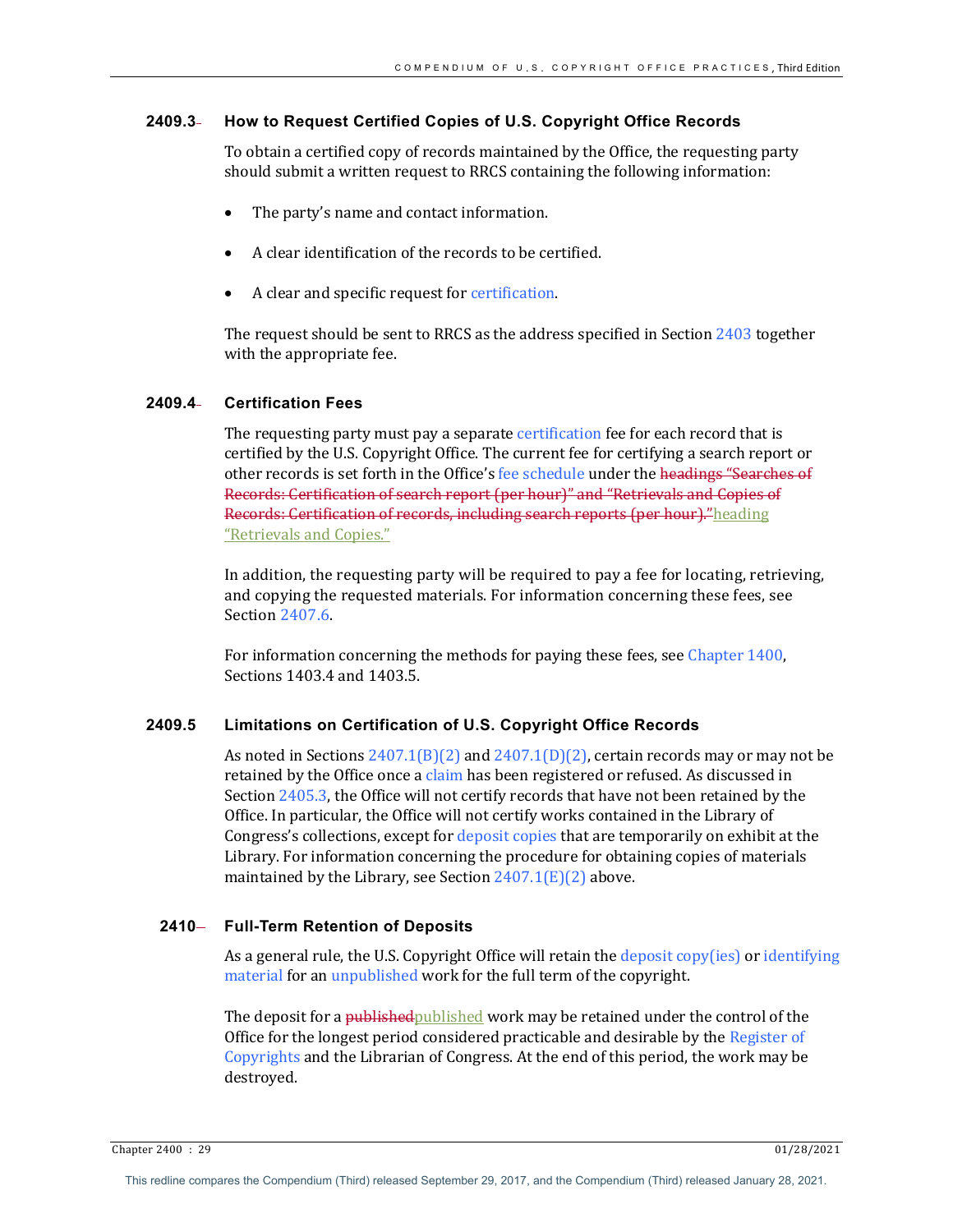Upon request and payment of the appropriate fee, the Office will retain the deposit copies for a published work for a period of seventy-five years from the date of publication. publication. This service is known as "full-term retention."

17 U.S.C.  $\S 704(d)$ -(e).

## **2410.1 Who May Request Full-Term Retention?**

Full-term retention may be requested by the applicant who submitted the initial application or the copyright owner of record for the registered work.  $37$  C.F.R. § 202.23(a)(1). 

#### **2410.2 How to Request Full-Term Retention**

To request full-term retention, the requesting party should submit a signed, written request containing the following information:

- The name and contact information of the applicant or the copyright owner of record.
- A clear statement of request for full-term retention.
- The title of the work as it appeared in the application for registration or renewal.
- The date of publication for the work.
- The registration number (if the work has been registered).

The request should be sent to the following address, along with the appropriate fee:

U.S. Copyright Office Attn: -Director of the Office of Public Records and Repositories 101 Independence Avenue SE Washington, DC-20559-6000

A request for full-term retention may be submitted with the application for registration or renewal or at any time thereafter. If the request for full-term retention is submitted together with the application for registration or renewal, the applicant should submit an additional copy or phonorecord of the work, along with a cover letter that clearly requests full-term retention.

If the request is approved, the Office will send a written communication to the requesting party acknowledging payment of the fee and identifying the deposit for which full-term retention has been granted.

The Office may grant a request for full-term retention, provided that the request is made by an authorized party and provided that the Office has retained at least one copy, one phonorecord, or one set of identifying material in its control when the request is received. This includes deposits retained in a federal records center, but it does not include deposits that have been transferred to the collections of the Library of Congress.

Chapter 2400 : 30 01/28/2021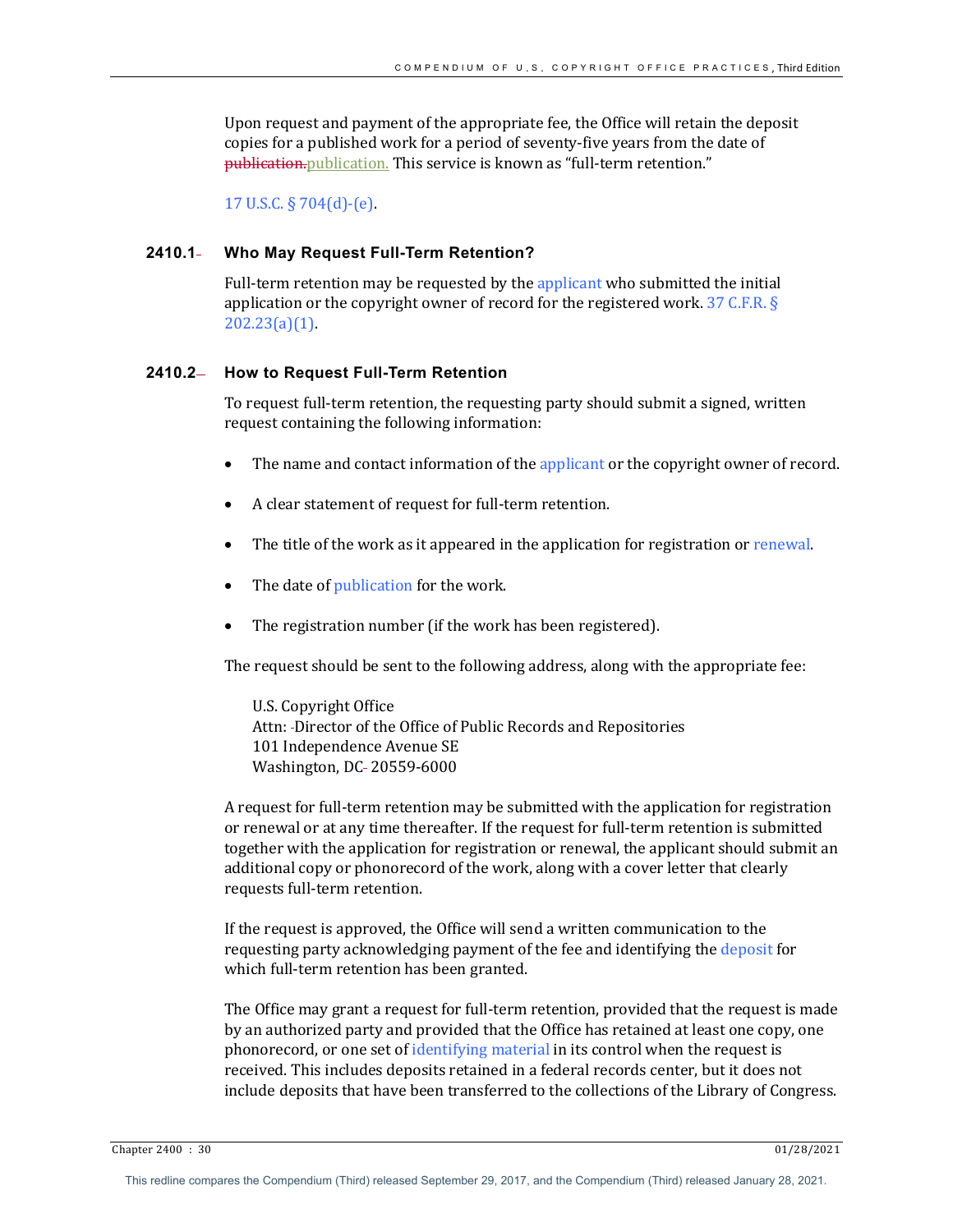The Office may deny a request for full-term retention if the deposit has been selected by the Library of Congress for its collections. Likewise, the Office may deny a request for full-term retention (i) if the storage would place an unreasonable burden on the Office due to the excessive size, fragility, or weight of the deposit, or (ii) if the retention would result in a health or safety hazard. The Office may nonetheless grant the request in such cases if the requesting party pays for the cost of preparing acceptable identifying materials in lieu of the actual deposit and provided that the payment is received within sixty days after the date that the Office denied the initial request.

37 C.F.R. § 202.23.

# **2410.3 Full-Term Retention Fees**

The current fee for full-term retention is set forth in the Office's fee schedule under the heading "Full-term retention of a published copyright deposit."

For information concerning the methods for paying this fee, see Chapter  $1400$ , Sections 1403.4 and 1403.5. 

# **2411 Expedited Service**

Expedited service is a procedure for accelerating the time period for satisfying a request for a search report, certified or uncertified copies of the U.S. Copyright Office's records, or other services provided by the Office. The Office charges an additional fee for expedited service, as discussed in Section 2411.3 below.

## **2411.1 Who May Request Expedited Service?**

Any member of the public may request expedited service.

## **2411.2 How to Request Expedited Service**

A request for expedited service should be submitted in writing and should contain the following information:

- A description of the service to be provided.
- A justification for expedited service, such as pending or prospective litigation, customs matters, contract or publishing deadlines, or the like.

A request for expedited service should be submitted to RRCS using the contact information specified in Section  $2403$  along with the appropriate fee.

RRCS may deny a request for expedited service if the request is not sufficiently justified or if RRCS is unable to process the request due to limited staff resources. If there are questions or issues that prevent RRCS from providing expedited service, it will notify the requesting party promptly after the request is received.

Chapter 2400 : 31 01/28/2021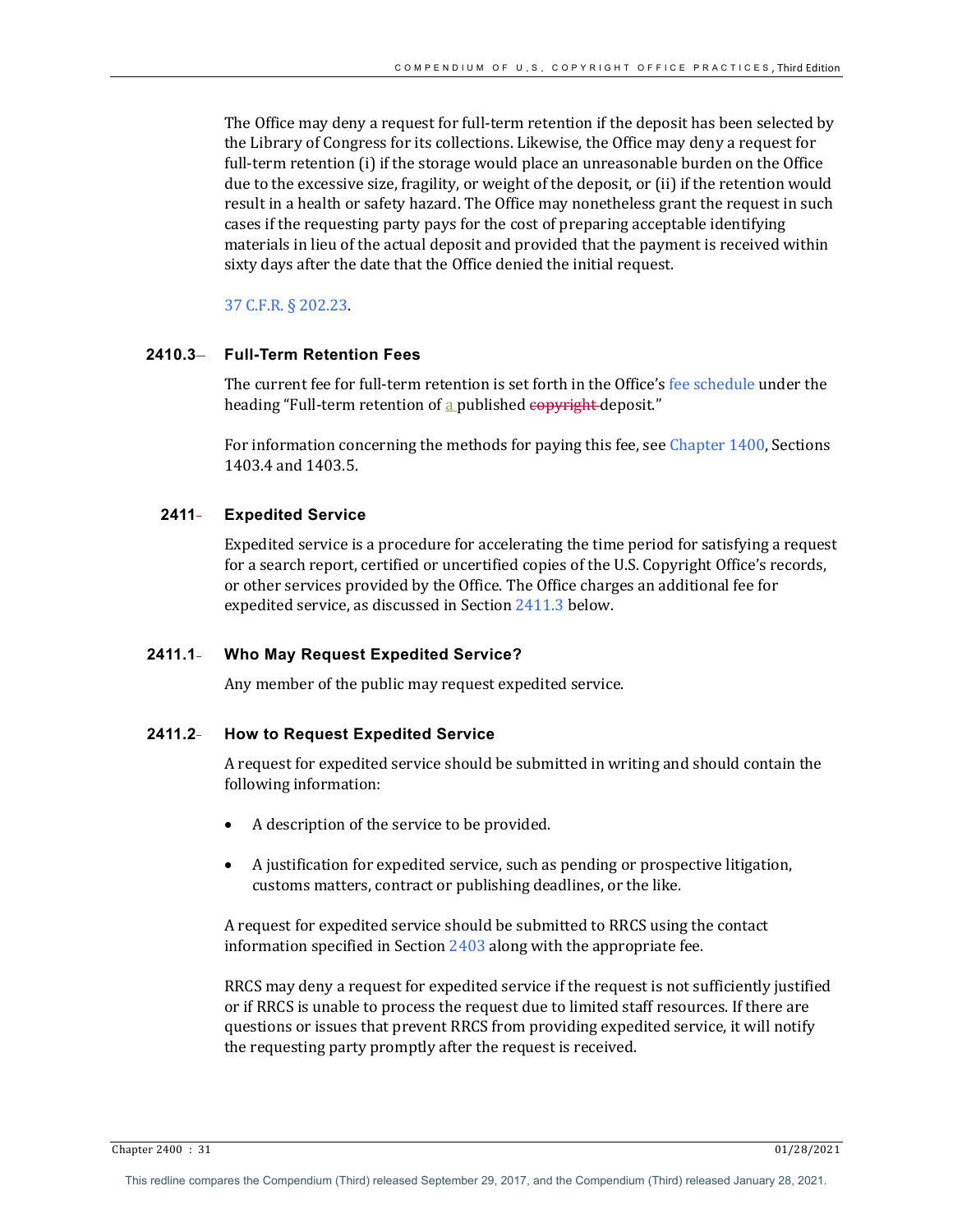# **2411.3 Fees for Expedited Service**

The requesting party must pay an additional fee for expedited service, which will be added to the fee for the primary service provided by the staff of RRCS. The additional fee must be paid for each service for which expedited service is requested and granted.

The current fee for an expedited search report is set forth and obtaining certified or uncertified copies of the Office's records on an expedited basis is set forth in the Office's fee schedule under the heading "Searches of Records: Expedited report (surcharge per hourSpecial services: Special handling fee for first two hours plus \$200 per hour base fee)." 

The current fee for obtaining certified or uncertified copies of the Office's records on an expedited basis is set forth under the heading "Retrievalsretrieval, search, and Copies of Records: Surcharge for expedited retrievals, certification, and copying (\$/hr services (per hour, 1 hour minimum)."

For information concerning the methods for paying this fee, see Chapter  $1400$ , Sections 1403.4 and 1403.5.

#### **2412 Services Provided to Other U.S. Government Agencies**

The United States government and any of its agencies, employees, or officers are expected to pay all fees prescribed by the Copyright Act, although the Register of Copyrights has the discretion to waive these fees in occasional or isolated cases involving relatively small amounts.  $17$  U.S.C. §  $708(c)$ .

A request for a waiver of fees should be made in writing and should be submitted along with the request for service.

# **2413 Denial of Service and Appeals**

The U.S. Copyright Office may deny a request for service for one or more of the following reasons:

- The requesting party is not authorized to inspect or obtain copies of the requested record.
- The requested record is not subject to viewing, inspection, or copying.
- The Office has not retained the requested record.
- The request would place undue hardship on the Office.

If the Office determines that the service cannot be provided, it will notify the requesting party in writing or by telephone and will explain the reasons for its decision.

If the Office declines to provide a requested service because the requesting party is not authorized to view, inspect, or obtain copies of the requested record, the party may submit an appeal to the Office of the General Counsel of the U.S. Copyright Office. For